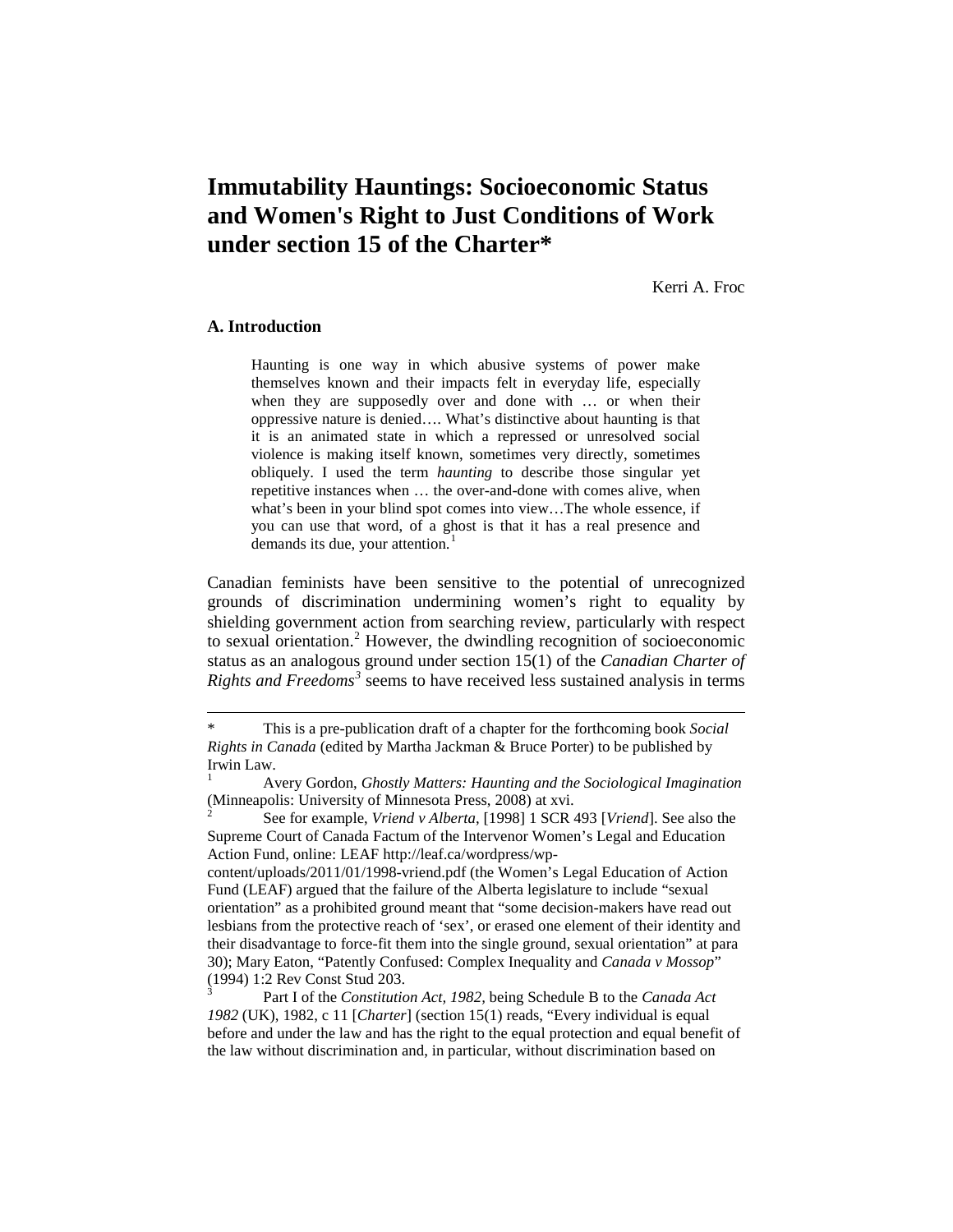$\overline{a}$ 

of how it might affect women's rights. $4$  It is possible that this recognition was not regarded as critical to women's success in constitutional equality litigation, given instances where courts have accepted women's economic disparities as indicia of their sexual inequality.<sup>[5](#page-1-1)</sup>

Despite the seeming integration of economic matters into analyses of sex discrimination, the success of women's claims to just working conditions under the *Charter* has been mixed. Some initial positive decisions have been overshadowed by later decisions refusing to recognize discrimination against "women's work"[6](#page-1-2) as sex discrimination. I will argue that *Charter* cases

<span id="page-1-0"></span>But see Martha Jackman, "Constitutional Contact with the Disparities in the World: Poverty as a Prohibited Ground of Discrimination Under the Canadian Charter and Human Rights Law" (1994) 2:1 Rev Const Stud 76 at 110 (the author discusses the lower court decision in *Thibaudeau v The Queen,* [1994] FCJ 577, containing "the suggestion that legislation which adversely affects the poor cannot also be challenged by poor women on sex equality grounds unless they suffer some distinct gender-based harm." Citing Bruce Porter, she observes that the result is the reach of sex equality under section 15 being circumscribed "because of the complex and intersecting nature of their claims"). <sup>5</sup> See for example, *Moge v Moge,* [1992] 3 SCR 813 (regarding the need for

<span id="page-1-1"></span>spousal support to take into account women's economic inequality and the feminization of poverty); *Peter v Beblow*, [1993] 1 SCR 980 [*Peter*]; *Kerr v Baranow,* 2011 SCC 10 [*Kerr*]. In both *Peter* and *Kerr* the Court recognized the nonowning common law spouse's contribution to family property through provision of domestic services because to do otherwise "systematically devalues the contributions which women tend to make to the family economy. It has contributed to the phenomenon of the feminization of poverty … " at 993 of *Peter,* cited at para 42 of *Kerr*. See also *Falkiner v Ontario (Minister of Community and Social Services)* (2000), 212 DLR (4th) 633 (ONCA) [*Falkiner*] (one of the few *Charter* cases taking an integrated approach to women's social and economic inequality. It concerned the discriminatory impact of "spouse in the house" regulations on single mothers wherein the Ontario Court of Appeal recognized "receipt of social assistance" as an analogous ground. In part, the Court recognized this analogous ground because "the economic disadvantage suffered by social assistance recipients is only one feature of and may in part result from their historical disadvantage and vulnerability" (at para 88). Receipt of social assistance, sex, and marital status were all considered pertinent axes of discrimination for the purposes of the *Charter* analysis).<br><sup>6</sup> Deanne K Hilfinger Messias et al, "Defining and Redefining Work: Implications for

<span id="page-1-2"></span>Women's Health" (1997) 11:3 Gender and Society 296. By women's work, I adopt the authors' definition:

> … domestic work, that is, paid or unpaid housework, child care, and elder care performed in private homes .… Women's work also commonly refers to certain occupations and professions such as nursing, teaching, social work, and clerical work … Two-thirds of the women employed in the United States work in occupations that are heavily concentrated with women workers (e.g., clerical,

race, national or ethnic origin, colour, religion, sex, age or mental or physical disability").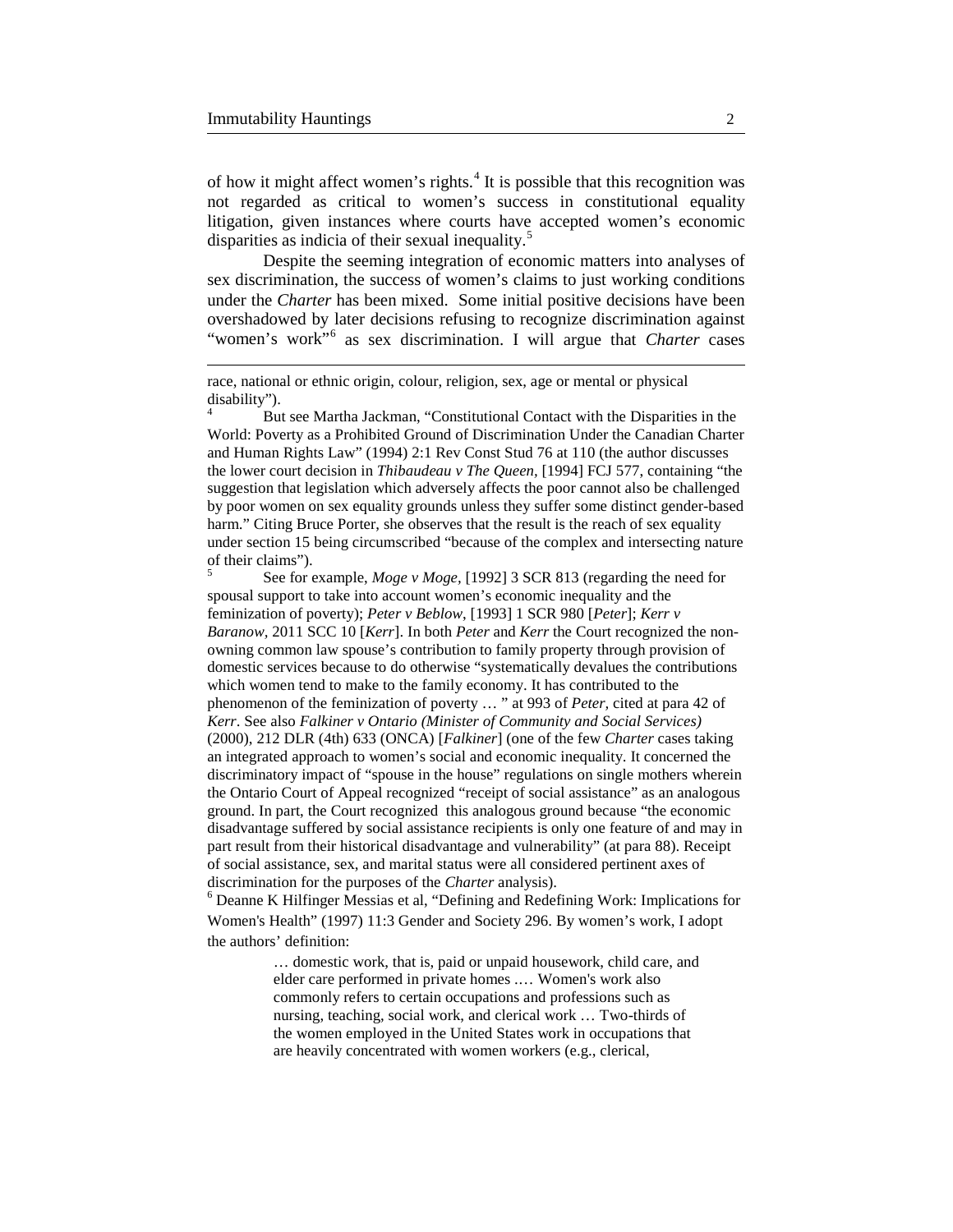$\overline{a}$ 

involving women's work have been haunted by court findings that socioeconomic status is not an analogous ground of discrimination under section 15(1), relying heavily on its purported lack of "immutability."<sup>[7](#page-2-0)</sup> That is, much like the courts' claim that living in poverty or receiving social assistance is not who poor people *are* but what they *do,* similar analytic separations have been used to deny women's claims that unjust treatment of women's work constitutes discrimination, despite the explicit proscriptions in section 15(1) and section 28 of the *Charter* against discrimination on the basis of sex and gender.<sup>[8](#page-2-1)</sup>

I will first outline the contours of this status/conduct dichotomy in Canadian law and the use of immutability to determine the existence of

> hospital, garment, microelectronic, private household, food service, retail trade, child care, and cosmetology). As Judith Lorber noted, despite the appearance of integration in the public workplace, there is marked segregation and stratification of specific jobs according to gender, race, and ethnicity … The distinction between "productive" (i.e., men doing real work for wages) and "nonproductive" workers (i.e., women supporting, raising, and rehabilitating those wage workers) resulted in a devaluation of women's work in the home and has also been reflected in the devaluation of women in the employed workforce [at 298, citations omitted]).

Women's work could also be considered as the particular way in which women perform paid employment in light of their role in providing care for children, spouses, and others. That is, there are gaps in paid employment due to child bearing and caregiving. Women also have constraints on their abilities to work during certain times during the day and week and they work part-time as a result of these obligations.<br><sup>7</sup> The reference to "immutability" in relation to analogous grounds originally

<span id="page-2-0"></span>appears in the first section 15 case, *Andrews v Law Society of British Columbia,* [1989] 1 SCR 143 [*Andrews*] (LaForest J, dissenting in part, agreed that citizenship qualified as an analogous ground, because it was "a personal characteristic which shares many similarities with those enumerated in s. 15. The characteristic of citizenship is one typically not within the control of the individual and, in this sense, is immutable" at para 67).<br><sup>8</sup> Section 28 states: "Notwithstanding anything in this *Charter*, the rights and

<span id="page-2-1"></span>freedoms referred to in it are guaranteed equally to male and female persons." Arguably, the reference to "female persons" in section 28 includes their gender, and in any event, the Court on many occasions, appears to use sex and gender interchangeably when referencing protection afforded under section 15(1). See for example, *Benner v Canada (Secretary of State),* [1997] 1 SCR 358; *Granovsky v Canada (Minister of Employment and Immigration),* 2000 SCC 28 [*Granovsky*] ; *Auton (Guardian ad litem of) v British Columbia (AG),* 2004 SCC 78; *Sauvé v Canada (Chief Electoral Officer),* 2002 SCC 68 [*Sauvé*]; *Egan v Canada*, [1995] 2 SCR 513 [*Egan*]; *Canada (AG) v Hislop,* 2007 SCC 10; *Gosselin v Quebec (AG),*  2002 SCC 84 [*Gosselin*]; *Reference re Same-Sex Marriage*, 2004 SCC 79; *Lavoie v Canada,* 2002 SCC 23 (the significance of the distinction between the two concepts is discussed below).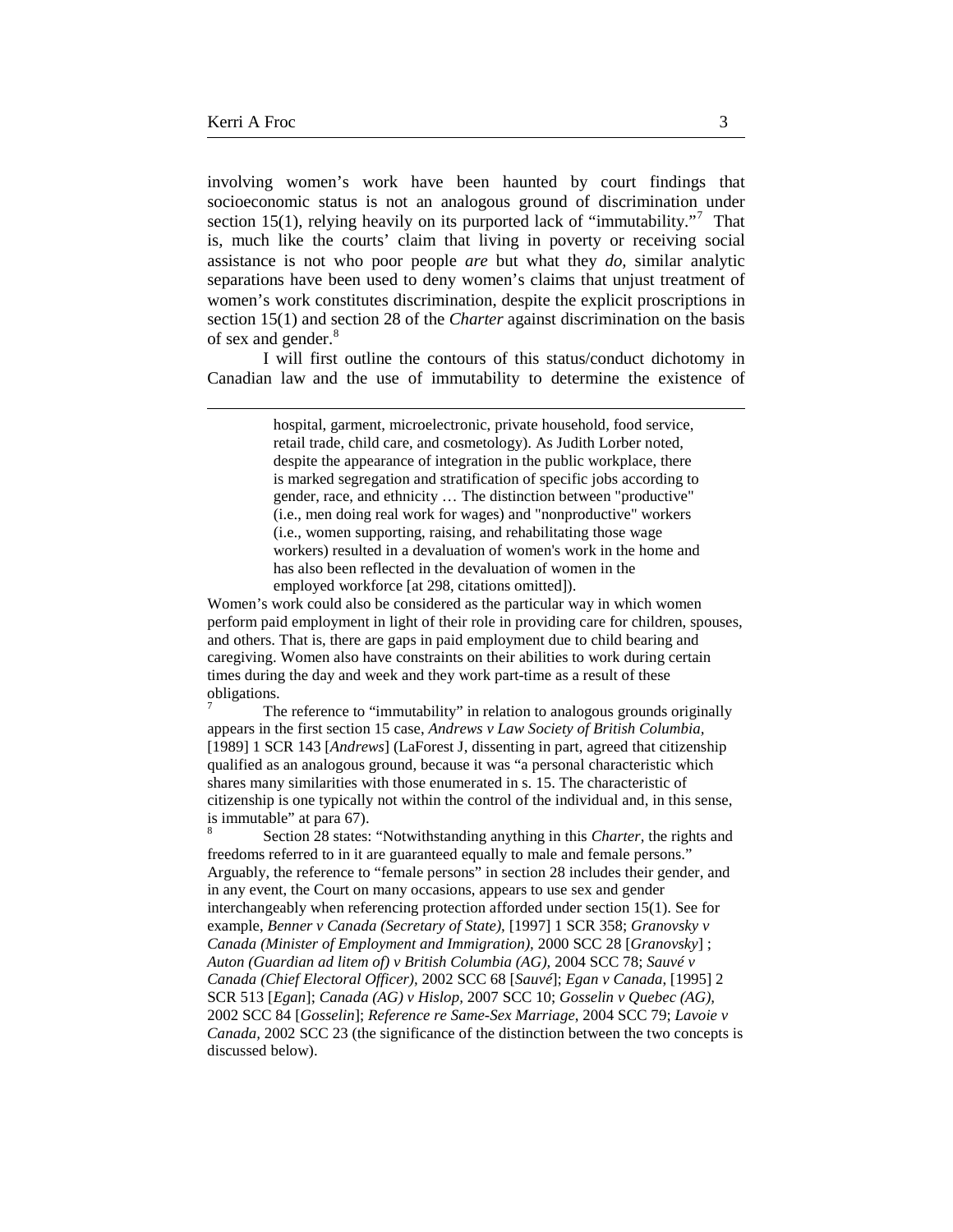analogous grounds under section 15(1), focusing specifically on grounds related to socioeconomic status. I will show that whereas the test for analogous grounds was initially sensitive to social relations of power and the need for a social and historical contextualization, the analysis eventually hardened into a status/conduct binary. Consequently, inclusion as an analogous ground was overdetermined by considerations of "immutability" and membership in a "discrete and insular" minority group. Grounds enumerated and analogous were, instead, naturalized as things that just 'are' rather than as constituted by social structures that regulate the performance of identity through their coercive power. Instead, performative behaviour of legal subjects within these regimes was deemed to be extrinsic "conduct" and thus not relevant to the notion of a ground.

Second, I will show how the language of immutability and its group descriptor, "discrete and insular minorities," haunts cases concerning women's right to just conditions of work. I will show that the courts are separating what they see as negative treatment based on the immutable "status" of biological sex (as in *Brooks v Canada Safeway Ltd,* [9](#page-3-0) *Janzen v Platy Enterprises Ltd,*[10](#page-3-1) and *British Columbia (Public Service Employee Relations Commission)*  $\nu$  *BCGSEU*<sup>11</sup> $)$  and mutable, gendered, "conduct" (such as having one's paid work influenced by unpaid caregiving responsibilities or being employed in occupationally segregated workplaces, as in *Canada (AG) v Lesiuk,*[12](#page-3-3) and *Health Services and Support – Facilities Subsector Bargaining Assn v British Columbia*<sup>[13](#page-3-4)</sup>). By recognizing discrimination only in the former cases, the courts reproduced what has become the conventional analysis: denying socioeconomic status as an analogous ground within section 15(1) and depriving section 15(1) of effective application in many of the most critical areas of inequality for women.<sup>[14](#page-3-5)</sup>

<span id="page-3-3"></span>2003 FCA 3 (FCA) [*Lesiuk*], leave to appeal to SCC refused, 29642 (7 March 2003).<br><sup>13</sup> 2007 SCC 27 [*BC Health Services*].<br><sup>14</sup> Some of the cases concerning analogous grounds and some of the women's

<span id="page-3-4"></span>

<span id="page-3-5"></span>work cases that I will be examining have been the subject of convincing arguments by feminist theorists that the Court is employing the notion of choice to deny women`s claims. That is, it has assumed that ability to exercise choice, any choice, is coextensive with equality. See for example, Sonia Lawrence, "Harsh, Perhaps Even Misguided: Developments in *Law*, 2002" (2003) 20 SCLR (2d) 9; Rebecca Johnson, *Taxing Choices: the Intersection of Class, Gender, Parenthood, and the Law*

<span id="page-3-2"></span><span id="page-3-1"></span><span id="page-3-0"></span><sup>9</sup> [1989] 1 SCR 1219 [*Brooks*]. <sup>10</sup> [1989] 1 SCR 1252 [*Janzen*]. <sup>11</sup> [1999] 3 SCR 3 [*Meiorin*]. *Brooks, Janzen* and *Meiorin* are not *Charter* cases, but since they represent the few cases in which "adverse effects" discrimination on the basis of sex has been recognized by the Court, I believe it is important to include them in this critical analysis. Further, *Brooks,* in particular, referenced *Charter* jurisprudence and it was evident that the Court intended the application of the principles it enunciated to the *Charter*.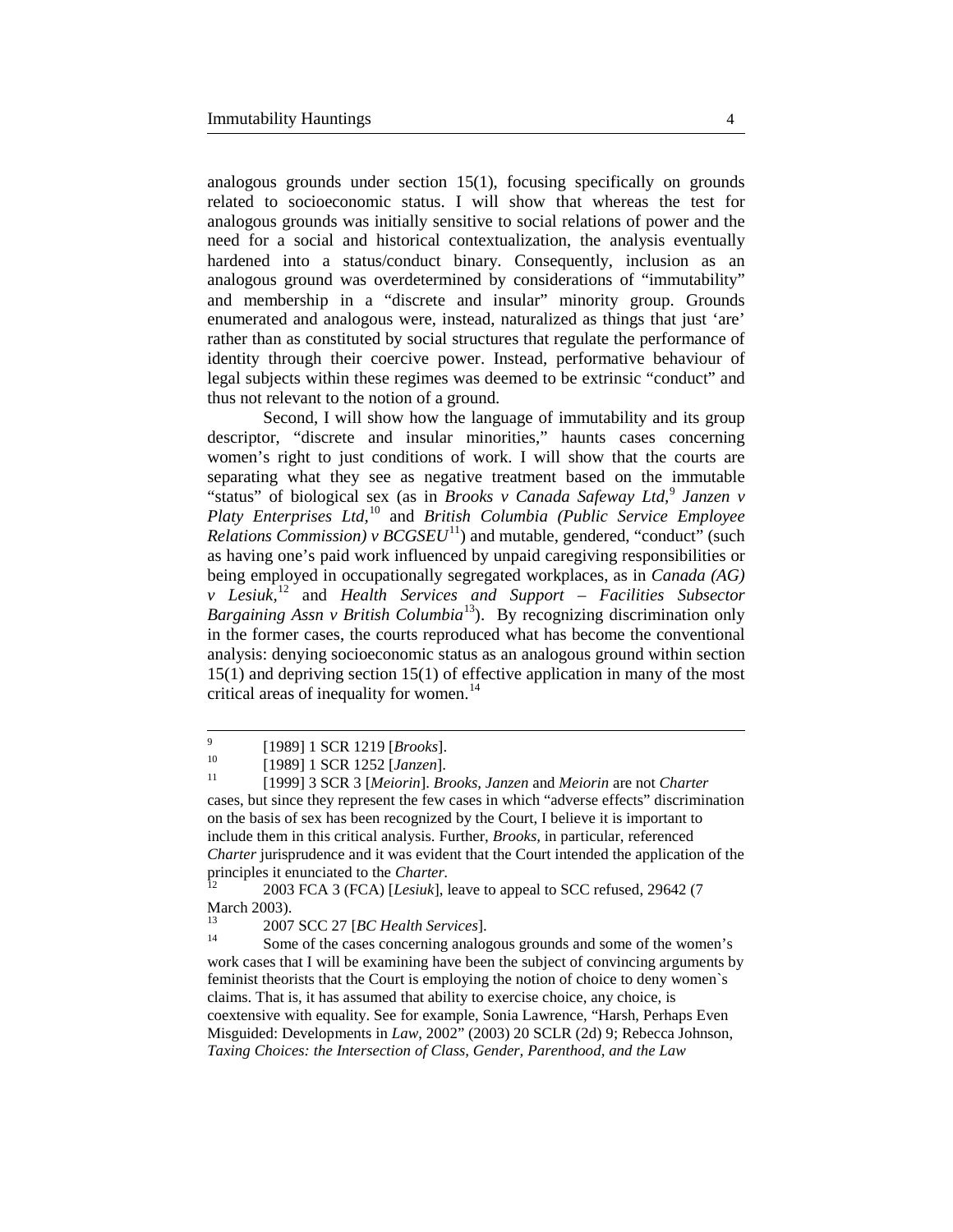$\overline{a}$ 

David Eng has observed that in the contemporary "colorblind age … race appears… as only ever disappearing"; it is acknowledged only to dismiss its relevance. He therefore asks, "As race disappears, how will the law ever come to see it?"<sup>[15](#page-4-0)</sup> We might ask in our own country, which also purports to be colourblind (or 'multicultural'), 'tolerant' of racial, sexual, and religious difference,<sup>[16](#page-4-1)</sup> and where feminism is "dead" because equal opportunity has triumphed<sup>17</sup>: how will the *Charter* know gender when it sees it? Therefore, in the third part of this paper I will seek to destabilize the status/conduct dichotomy in order to permit the law to "see gender" in the context of women's work, not only theoretically but as a practical matter. How, when, and where women perform their labour, as well as how they are perceived

(Vancouver: UBC Press, 2002); and Diana Majury, "Women are Themselves to Blame" in Fay Faraday, Margaret Denike & Kate Stephenson, eds, *Making Equality Rights Real: Securing Substantive Equality under the Charter* (Toronto: Irwin Law, 2006) 219. They describe how the Court's decontextualized and formalistic approach to equality elides the various gendered, racial, economic and other social constraints upon the manner in which choice is exercised and engages in blaming women for any inequality they face rather than acknowledging that true choice is only available in conditions of equality. I believe that these feminist analyses, while complimentary to mine, are not exactly the same. First, "choice" as a rhetorical construct does not exclusively map on to conduct and "no choice" on to status in the Court's framework (see Robert Leckey, "Chosen Discrimination" (2002) 18 SCLR (2d) 445 at 449). With respect to analogous grounds, the Supreme Court in *Corbiere v Canada (Minister of Indian and Northern Affairs),* [1999] 2 SCR 203 [*Corbiere*] defined the concept of constructive immutability (essentially a "status" designation), as based on fundamental decisions about identity and personhood. In *Corbiere,* as it did earlier in *Miron v Trudel,* [1995] 2 SCR 418 [*Miron*], the majority recognized that choice as to the status represented by the analogous ground (Aboriginality-residence and marital status, respectively) may be constrained, but it did not go so far as to say no choice was involved, nor did it say so with respect to sexual orientation in *Egan,* above note 8*.* With respect to the cases I will be examining below concerning women's work, "choice" does not completely explain the outcomes. For instance, it was explicitly dismissed as an applicable analytic prism in *Brooks,* above note 9 and not considered at all, even by implication, in *BC Health Services, ibid*. Therefore, I see my analysis as a supplement for previous feminist constitutional work done with respect to choice, to provide some thoughts about *why* choice is such an active factor in some women's work cases (namely, that the construction of the issue as "conduct" plays a role), and in other cases it is completely disregarded or minimized.

<span id="page-4-0"></span><sup>15</sup> David Eng, *The Feeling of Kinship: Queer Liberalism and the Racialization of Intimacy* (Durham: Duke University Press, 2010) at 33.<br><sup>16</sup> See Sunera Thobani, *Exalted Subjects: Studies in the Making of Race and* 

<span id="page-4-1"></span>*Nation in Canada* (Toronto: University of Toronto Press, 2007) at 148 (the author provides a critique of tolerance as reinscribing white supremacy).

<span id="page-4-2"></span><sup>17</sup> "Is Feminism Dead?", *Time* (29 June 1998) online: Time [www.time.com.](http://www.time.com/) This question is a recurring theme in the Canadian media context as well. See for example, Karen von Hahn, "It's Official: Feminism is Out of Style", *Globe and Mail*  (26 January 2008) online: The Globe and Mail www.theglobeandmail.com.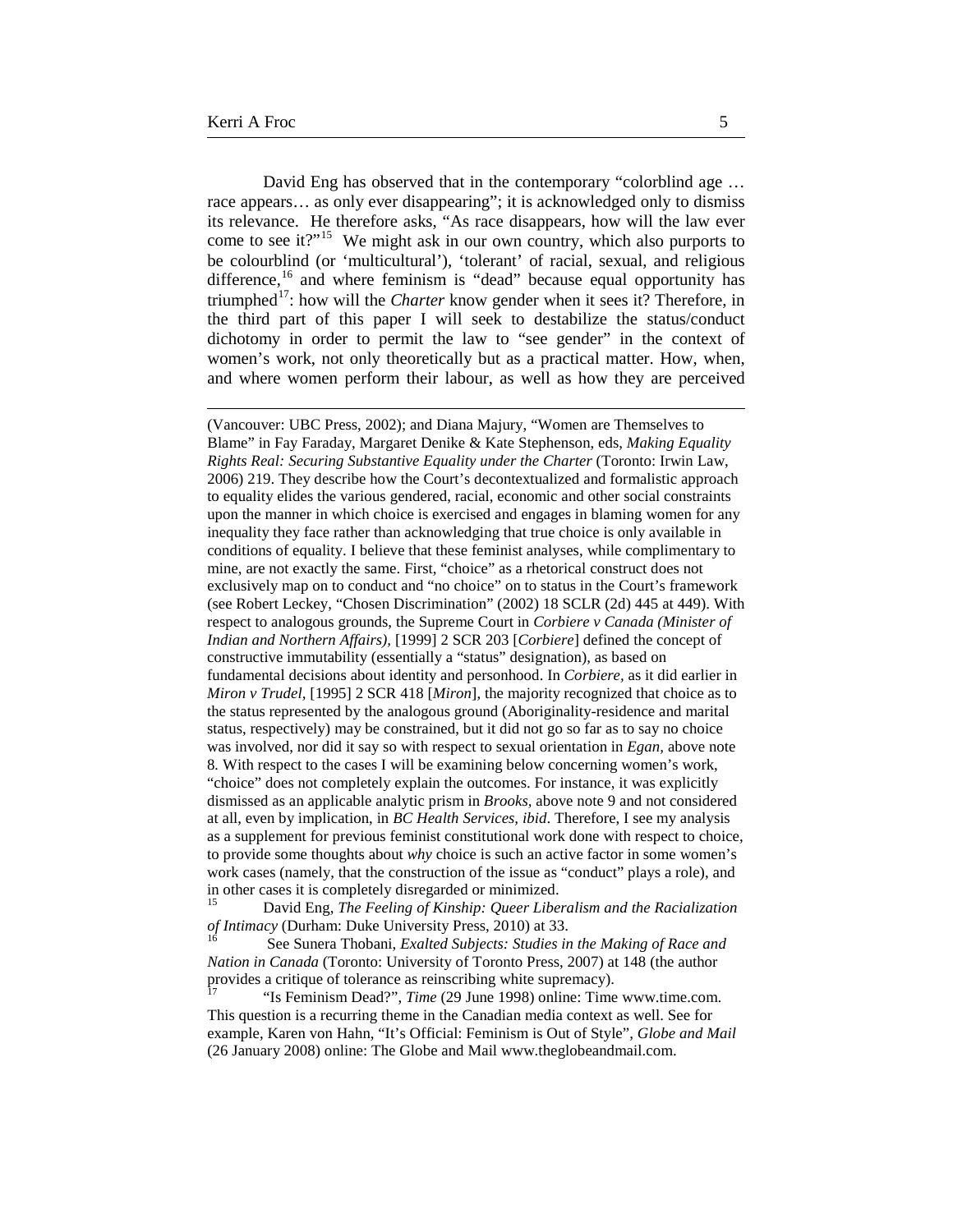while working, cannot be delinked from their gender, and both are, in fact, mutually constitutive. Recognizing this ineffable reality in *Charter* law would refocus the analysis from stultifying, decontextualized examinations of how closely a legal distinction affecting women's work maps onto sex-based differences (does it affect all women and only women?), and instead focus on how systems of economic and gender subordination construct women performing gendered work as non-workers, aberrant workers, or 'undeserving' workers, and how their legal expression thus constitutes a violation of section 15 and section 28.This will necessarily require that immutability be reconsidered as a critical element in analogous grounds analyses, and that socioeconomic status be given its due.

### **B. The status/conduct dichotomy in law**

## **1) Analogous grounds generally**

An often quoted passage from Professor Peter Hogg encapsulates the Manichean separation of status, characteristics thought to be fixed (immutable) and "inherent" to individuals, from conduct, expressive and performative behaviour,  $^{18}$  $^{18}$  $^{18}$  in identifying analogous grounds:

[The enumerated grounds] are not voluntarily chosen by individuals, but are an involuntary inheritance. They describe *what a person is rather than what a person* does. What is objectionable about using such characteristics as legislative distinctions is that consequences should normally follow *what* people do rather than what they are. It is morally wrong to impose a disadvantage on a person by reason of a characteristic that is outside the person's control.<sup>[19](#page-5-1)</sup>

However, despite Hogg's pronouncement having a seemingly timeless and self-evident quality, this understanding of analogous grounds arose from contested judicial terrain.

*Andrews v Law Society of British Columbia*[20](#page-5-2) first articulated the notion of analogous grounds as a way to limit the potentially expansive scope of section 15(1) so that it did not apply to every possible distinction made under

<span id="page-5-0"></span><sup>&</sup>lt;sup>18</sup> Diana Meier, "Gender Trouble in the Law: Arguments Against the Use of Status/Conduct Binaries in Sexual Orientation Law" (2008) 15 Wash & Lee JCR & Soc Just 147 at 163 [Meier] (explains the correspondence between the immutable/mutable binary and status/conduct, although, "[c]ourts have never really explained why they associate immutability with status and mutability with conduct. It seems as if conceptually 'conduct' denotes that which is willed and thus capable of change or proscription; 'Status' denotes that which is innate and acquired").

<span id="page-5-2"></span><span id="page-5-1"></span><sup>19</sup> *Constitutional Law of Canada, 2011 Student Edition* (Toronto: Carswell, 2011) at 55 [emphasis added]. 20 *Andrews* above note 7.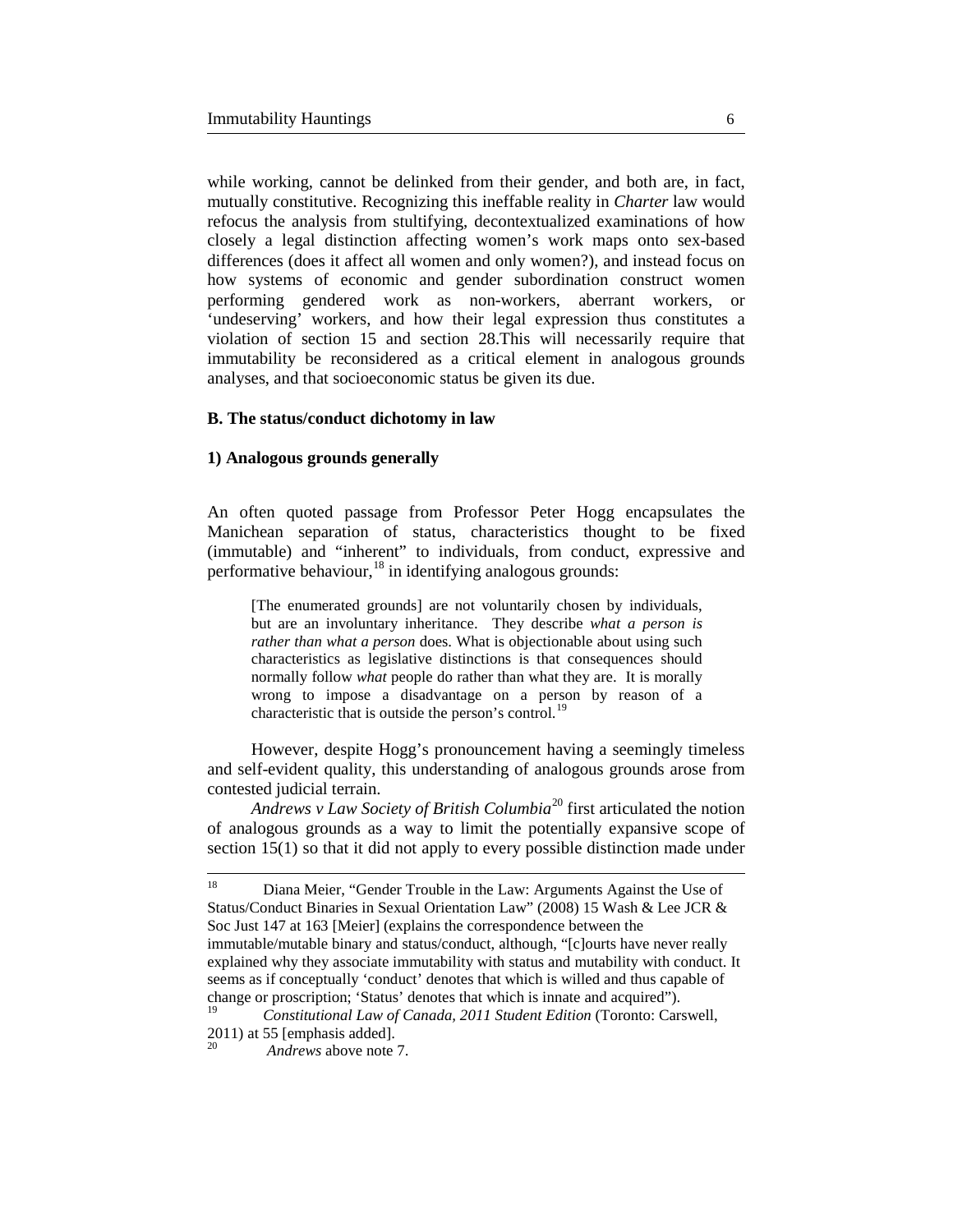legislation. In *Andrews*, the notion of analogous grounds was only briefly discussed, despite the fact that a non-enumerated ground was the subject of the case. Justice McIntyre, for the majority, pronounced the association of discrimination with:

… a distinction, whether intentional or not but based on *grounds relating to personal characteristics of the individual or group*, which has the effect of imposing burdens, obligations, or disadvantages on such individual or group not imposed on others, or which withholds or limits access to opportunities, benefits and advantages available to other members of society.<sup>[21](#page-6-0)</sup>

In finding that citizenship is an analogous ground, he noted that: "Noncitizens, lawfully permanent residents of Canada, are—in the words of the U.S. Supreme Court in *United States v Carolene Products Co* ….. —a good example of a 'discrete and insular minority' who come within the protection of s. 15."[22](#page-6-1) Justice Wilson elaborated in her concurring decision that "discrete and insular minorities," are "those groups in society to whose needs and wishes elected officials have no apparent interest in attending," and consequently, "will continue to change with changing political and social circumstances."  $23$  This seems to allow for fluidity within the grounds of discrimination and for an inquiry into the social relations of power, both historically and in present day, as well as into the relative ability of a subordinated group to marshal the will of the legislature to effect change. In contrast, La Forest J's concurring decision describes an analogous ground "as a characteristic of personhood not alterable by conscious action and in some cases not alterable except on the basis of unacceptable costs," and, thus, a world apart from Wilson and McIntyre JJ's contextual notions of "discrete and insular minorities" that consider social condition.

This division was again present in *Egan v Canada*,<sup>[24](#page-6-3)</sup> wherein L'Heureux-Dubé J, in dissent, rejected the notion of analogous grounds entirely. Instead, she advocated in favour of an approach that would evaluate the discriminatory impact of government action on the social vulnerability of groups, warning that in "looking at the grounds for the distinction instead of at the impact of the distinction on particular groups, we risk undertaking an analysis that is distanced and desensitized from real people's real experiences."<sup>[25](#page-6-4)</sup> Justices Cory and Iacobucci, in dissent, pointed to the (still)

<span id="page-6-2"></span><span id="page-6-1"></span>

<span id="page-6-0"></span><sup>21</sup> *Ibid* at 174 [emphasis added]. <sup>22</sup> *Ibid* at 183. <sup>23</sup> *Ibid* at 152, citing J H Ely, *Democracy and Distrust: A Theory of Judicial Review* (Cambridge: Harvard University Press, 1980). <sup>24</sup> *Egan*, above note 8. <sup>25</sup> *Ibid* at 552. See also *Vriend*, above note 2 at para 186, citing *Miron*, above

<span id="page-6-3"></span>

<span id="page-6-4"></span>note 14 (Justice L'Heureux-Dubé rejected the necessity of analogous grounds being based on "innate" characteristics and instead supported the "much more varied and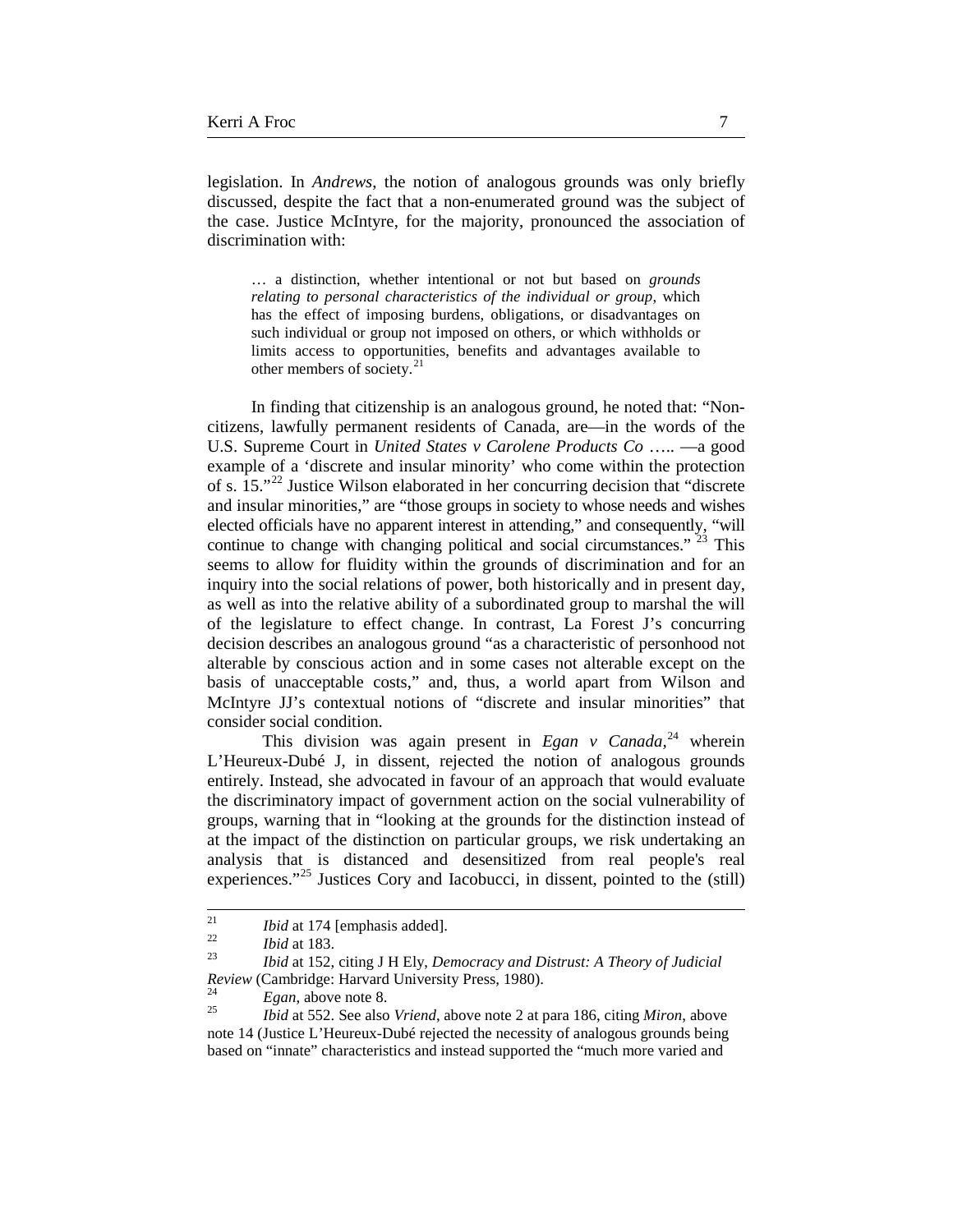flexible concept of "discrete and insular minorities" as one factor to be considered in deciding analogous grounds based on personal characteristics,  $^{26}$  $^{26}$  $^{26}$ but LaForest J now held the pen for the majority decision. While not referring to immutability directly, he indicated that sexual orientation met the test for an analogous ground on the basis that it was a "deeply personal characteristic that is either unchangeable or changeable only at unacceptable personal costs."[27](#page-7-1) In doing so, he cited his decision in *Canada (AG) v Ward,* [28](#page-7-2) in which his basis for distinction in the analogous grounds approach was "what one is against what one does, at a particular time."<sup>[29](#page-7-3)</sup>

The two camps on analogous grounds faced off again in *Miron v Trudel.*[30](#page-7-4) Justice McLachlin (as she then was), for the majority, undertook a sensitive, contextual analysis in which the assessment of marital status as an analogous ground appeared to be wrapped into the discussion as to whether the distinction engaged the purpose behind section 15(1). She found that enumerated and analogous grounds were "ready indicators of discrimination," and that they:

> … serve as a filter to separate trivial inequities from those worthy of constitutional protection. They reflect the overarching purpose of the equality guarantee in the *Charter*—to prevent the violation of human dignity and freedom by imposing limitations, disadvantages or

comprehensive approach to the determination of whether a particular basis for discrimination is analogous to those grounds enumerated in s. 15(1)").<br><sup>26</sup> *Egan*, above note 8 at 601. Interestingly, these two judges took the

<span id="page-7-0"></span>opportunity in their analysis to reject the status/conduct distinction in the determination of analogous grounds:

[h]omosexual couples as well as homosexual individuals have suffered greatly as a result of discrimination. Sexual orientation is more than simply a 'status' that an individual possesses. It is something that is demonstrated in an individual's conduct by the choice of a partner. The *Charter* protects religious beliefs and religious practice as aspects of religious freedom. So, too, should it be recognized that sexual orientation encompasses aspects of 'status' and 'conduct' and that both should receive protection. Sexual orientation is demonstrated in a person's choice of a life partner, whether heterosexual or homosexual. It follows that a lawful relationship which flows from sexual orientation

 $\overline{a}$ 

<span id="page-7-2"></span><span id="page-7-1"></span>should also be protected.<br>
27 *Ibid* at 528.<br>
28 [1993] 2 SCR 689 [*Ward*]. See also Nicole LaViolette, "The Immutable Refugees: Sexual Orientation in *Canada (AG) v Ward*" (1997) 55 UT Fac L Rev 1 (an excellent article concerning *Ward*, challenging the appropriateness of immutability determining a refugee's membership in a particular social group. In making this argument, the author relies in part on the lack of consensus about immutability in the Supreme Court section 15(1) *Charter* jurisprudence).

<span id="page-7-4"></span><span id="page-7-3"></span><sup>29</sup> *Ibid* at 738-39. 30 *Miron*, above note 14.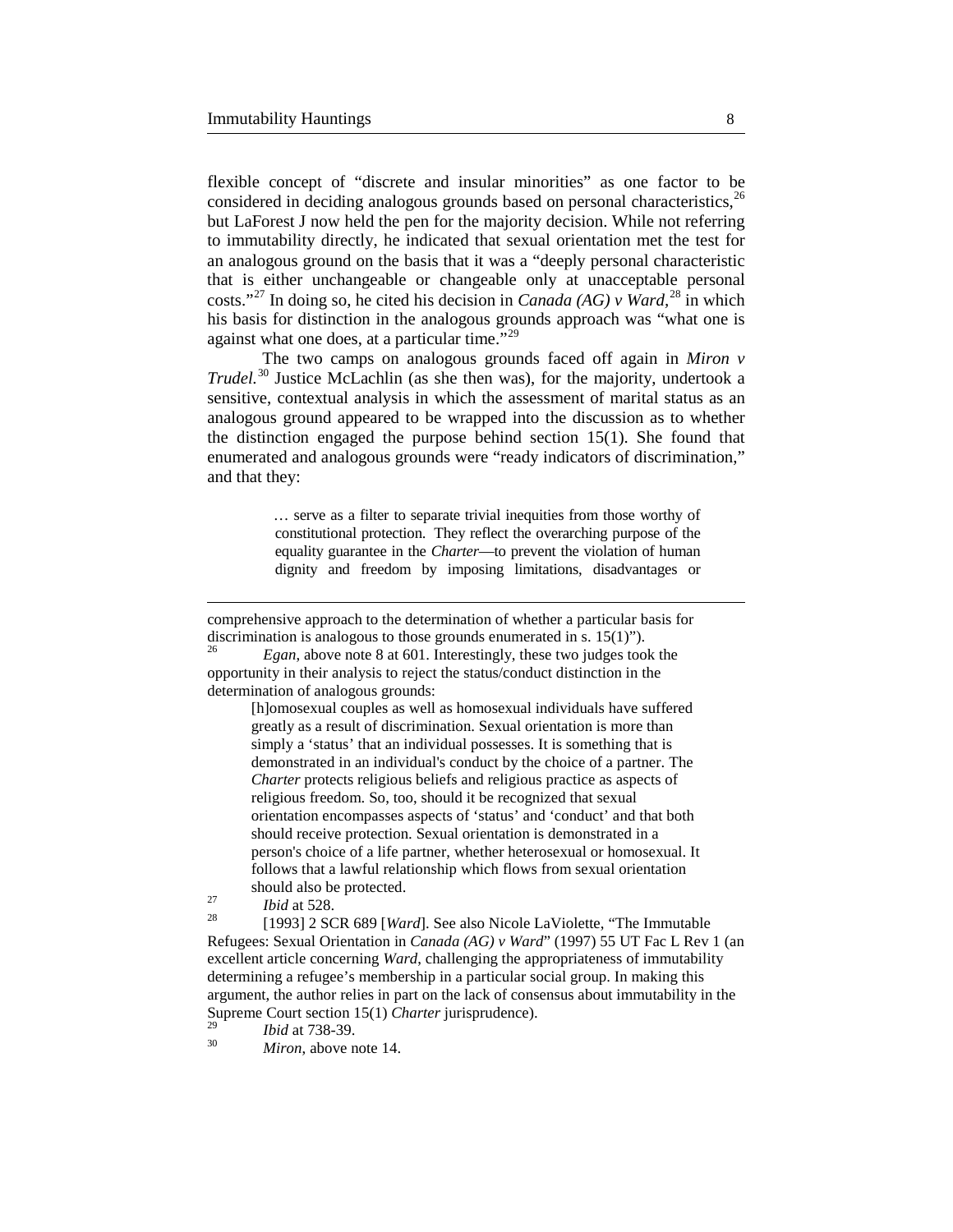burdens through the stereotypical application of presumed group characteristics rather than on the basis of individual merit, capacity, or circumstance.<sup>[31](#page-8-0)</sup>

Factors such as historical disadvantage, the group's identity as a "discrete and insular minority," distinctions made on the basis of personal characteristics, as well as immutability may all "signal an analogous ground," but McLachlin J was emphatic that none of these were necessary for such a finding. She indicated that immutability ("sometimes" associated with analogous grounds) was present only in an "attenuated" form in relation to the accepted analogous ground of marital status, noting that the "law; the reluctance of one's partner to marry; financial, religious or social constraints" may pose limitations.<sup>[32](#page-8-1)</sup> She also sounded a warning against a discrimination analysis overdetermined by biological status: "if we are not to undermine the promise of equality in s. 15(1) of the *Charter*, we must go beyond biological differences and examine the impact of the impugned distinction in its social and economic context ..."<sup>[33](#page-8-2)</sup> Nevertheless, Gonthier J, in dissent, advocated for an analysis of analogous grounds that was more discrete and focused on the existence of "personal differences" that were irrelevant to the "fundamental values" underlying the law and "certain biological or physical realities," relying, in part, on La Forest J's decision in *Andrews.* [34](#page-8-3)

The focus on immutability/status appeared to solidify in *Corbiere v Canada (Minister of Indian and Northern Affairs)*, [35](#page-8-4) now the leading case on analogous grounds. The Court stated:

> It seems to us that what these grounds have in common is the fact that they often serve as the basis for stereotypical decisions made not on the basis of merit but on the basis of a personal characteristic that is immutable or changeable only at unacceptable cost to personal identity. This suggests that the thrust of identification of analogous grounds at the second stage of the *Law* analysis is to reveal grounds based on characteristics that we cannot change or that the government has no legitimate interest in expecting us to change to receive equal treatment under the law. To put it another way, s. 15 targets the denial of equal treatment on grounds that are actually immutable, like race, or constructively immutable, like religion. Other factors identified in the cases as associated with the enumerated and analogous grounds, like the fact that the decision adversely impacts on a discrete and insular minority or a group that has been historically discriminated against, may be seen to flow from the central concept of immutable or constructively immutable

<span id="page-8-3"></span><span id="page-8-2"></span><span id="page-8-1"></span>

<span id="page-8-0"></span><sup>31</sup> *Ibid* at paras 51-52. <sup>32</sup> *Ibid* at paras 186-73. <sup>33</sup> *Ibid* at para 56. <sup>34</sup> *Ibid* at paras 14, 21, and 25. <sup>35</sup> *Corbiere*, above note 14.

<span id="page-8-4"></span>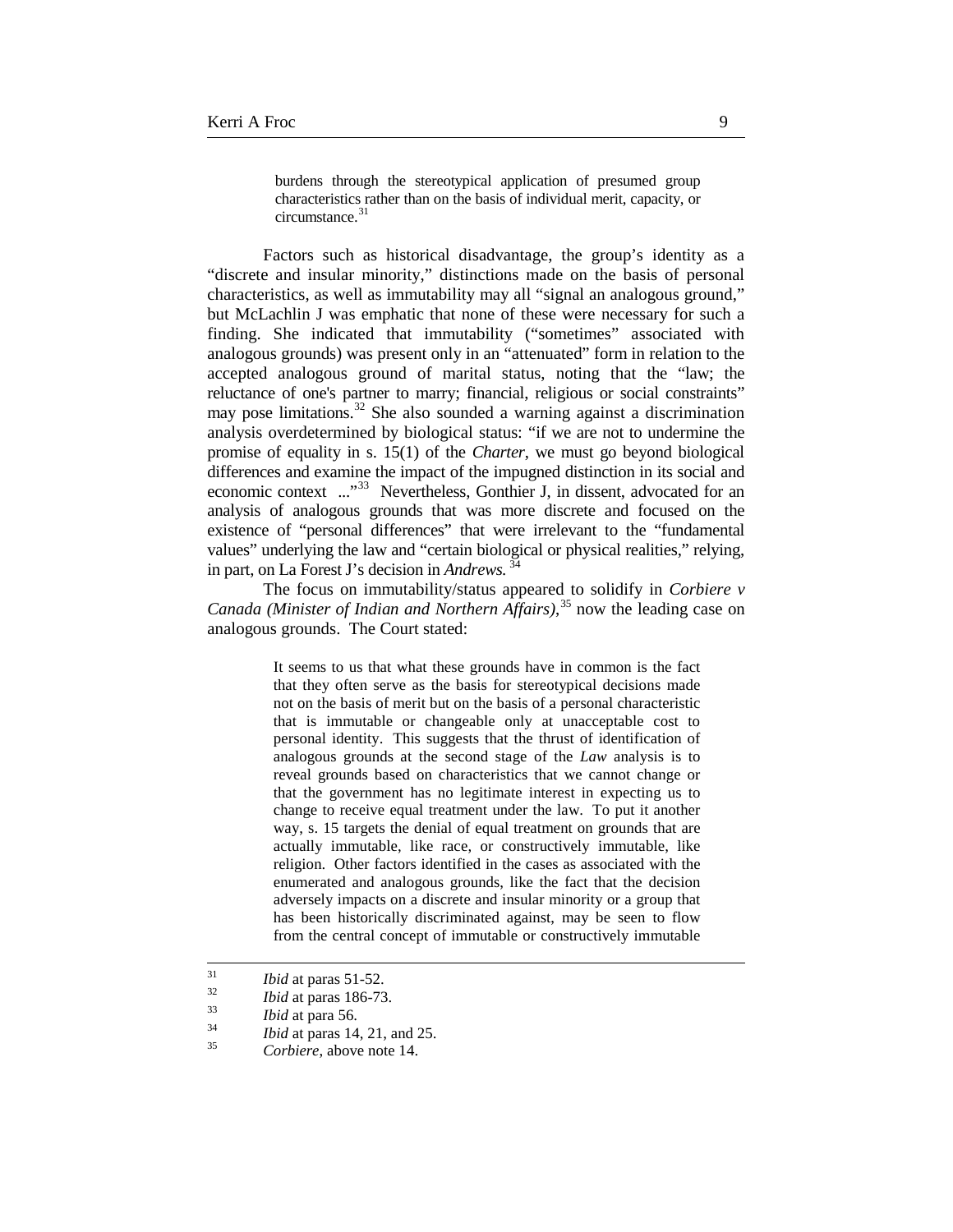personal characteristics, which too often have served as illegitimate and demeaning proxies for merit-based decision making.<sup>[36](#page-9-0)</sup>

While there is new recognition in *Corbiere* that some grounds, both enumerated and analogous, may be only "constructively immutable" (to account for enumerated grounds like religion), $37$  this dicta has resulted in an analysis that is intensely focussed on inherent "personal" characteristics, rather than the treatment of groups and the way in which they are perceived in contemporary society. The new analysis also fuses together the (formerly) socially contingent notion of a "discrete and insular minority" with this static notion of immutability. $38$ 

<span id="page-9-1"></span><span id="page-9-0"></span><sup>36</sup> *Ibid* at 13. <sup>37</sup> See for example, *Multani v Commission Scolaire Marguerite-Bourgeoys,*  2006 SCC 6 (the Supreme Court has largely rejected the status/conduct distinction when it comes to religion. Religious practices that adherents sincerely believe have a nexus with their religion are protected under *Charter* section 2(a), with any variations in practices between adherents having no effect from a constitutional perspective).<br><sup>38</sup> See *Corbiere*, above note 14. Nevertheless, taken as a whole, it is arguable

<span id="page-9-2"></span>that the decision in *Corbiere* does not lead inexorably to such a result. The case concerned the successful claim of off-reserve band members that their lack of eligibility to vote during band council elections violated their section15(1) right based on the analogous ground of Aboriginality-residence. The majority, in making the above-noted comments were attempting to foreclose possible argument that grounds could be considered analogous in some contexts and not others (thereby requiring a case-by-case determination), rather than attempting to constrain the development of new grounds. Justices McLachlin and Bastarache, for the majority, affirmed that once established, analogous grounds are a "constant marker of potential legislative discrimination" (at para 10).

It is apparent that the majority regarded an Aboriginality-residence as, essentially, a status-based designation, stating that "the distinction goes to a personal characteristic essential to a band member's personal identity, which is no less constructively immutable than religion or citizenship. Off-reserve Aboriginal band members can change their status to on-reserve band members only at great cost, if at all" (at para 14). However, elements of their discrimination analysis suggest possibilities for a more nuanced approach to analogous grounds that need not rigidly adhere to a status-based, immutability standard. First, they were unconcerned about the fact that claimant group's identity was shaped through conduct in leaving the reserve. They recognized this act could have been seemingly voluntary or impelled by a combination of social and economic forces, as well as the discriminatory provisions of the *Indian Act* (not repealed) that stripped Aboriginal women of their status for marrying non-status men and expelled them from reserves(at para 19). These forces also affected those currently living on reserve, who themselves may have been in the claimant group at another point in their lives. As well, McLachlin and Bastarache JJ appeared to accept that Aboriginal cultural identity, whether an individual is on reserve or not, is performative in that it is maintained through a connection with ancestral lands grounded in "associated ritual, ceremony and traditions, as well as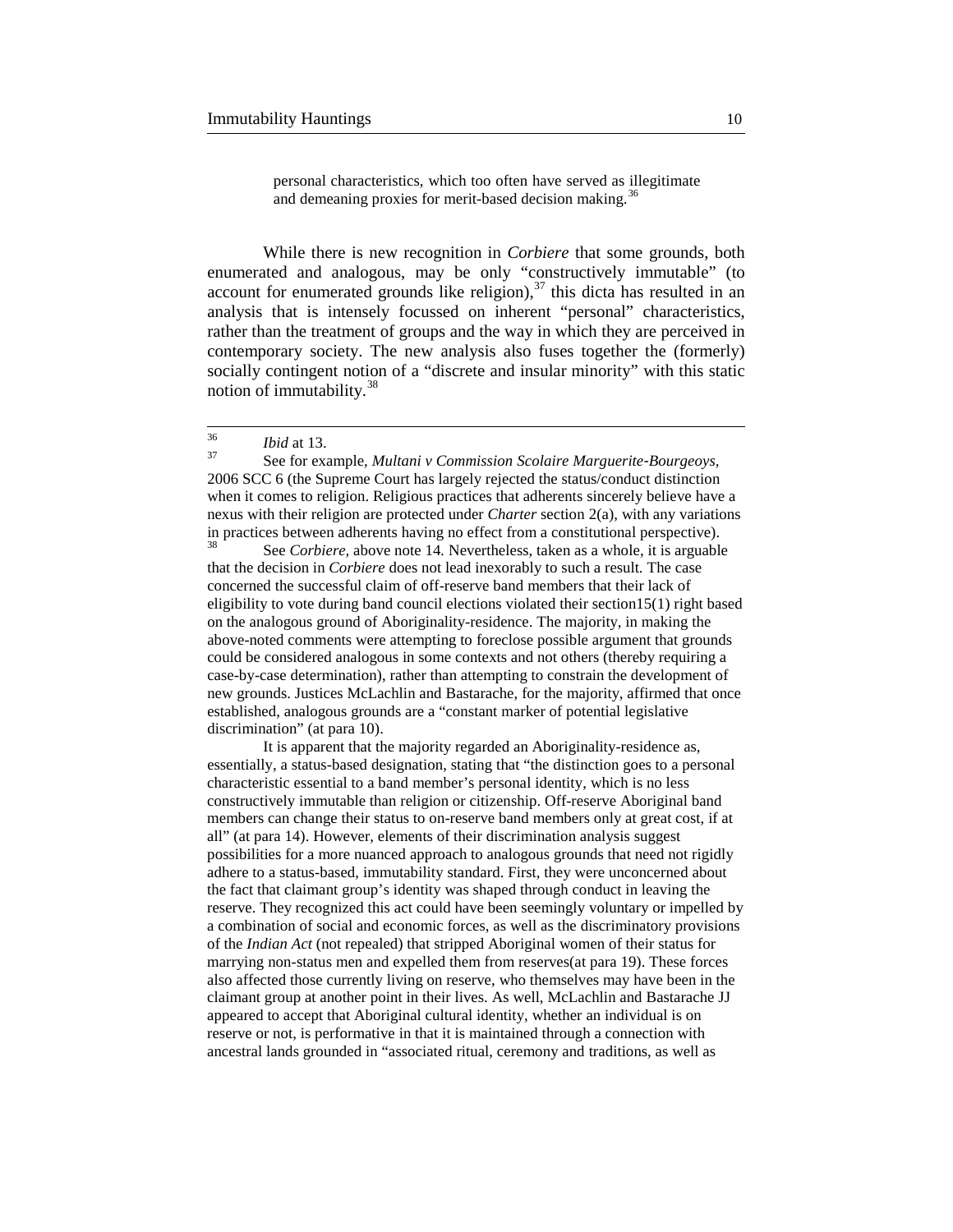$\overline{a}$ 

#### **2) Socioeconomic status (not qualifying) as an analogous ground**

Groups seeking remedies for economic injustices achieved some early success in having grounds based on socioeconomic status recognized, due in part to the more flexible notion of analogous grounds contained in the Court's earlier dicta regarding "discrete and insular minorities."<sup>39</sup> However, the hardening test of analogous grounds into one focusing exclusively on inherent "personal" characteristics<sup>[40](#page-10-1)</sup> began to move impoverished groups out of constitutional protection.<sup>41</sup>

In *Dunmore v Ontario (AG),*[42](#page-10-3) the Ontario Court (General Division) found that "agricultural workers" who are "poorly paid, face difficult working

<span id="page-10-1"></span>prisoners do not constitute a group protected by an enumerated or analogous ground(the majority declined to pronounce on section 15(1)):

The status of being a prisoner is brought about by the past commission of serious criminal offences, acts committed by the individual himself

or herself. The unifying group characteristic is past criminal behaviour … Beyond this, I find any analysis of adverse impact or effect discrimination seems parasitic on finding that prisoner status constitutes an analogous ground, since the adverse effect or impact is allegedly upon Aboriginal prisoners; it is the prisoner status which is alleged to result in the disadvantage, something which is not furthered within the

<span id="page-10-2"></span>category of Aboriginal prisoner status. [emphasis in the original].<br><sup>41</sup> Outside the context of socioeconomic claims, the Court has recognized that there may be some flexibility in the immutability requirement. See *Granovsky*, above note 8 at para 27 (the Court acknowledged, referring to temporary disabilities, that not all enumerated grounds are immutable in all circumstances).<br> $^{42}$  (1007) 155 DJ B (4th) 102 (Can Div) Dynamore C

<span id="page-10-3"></span><sup>42</sup> (1997), 155 DLR (4th) 193 (Gen Div) [*Dunmore* Gen Div], aff'd (1999), 182 DLR (4th) 471 (CA) [*Dunmore* CA], rev'd *Dunmore v Ontario (AG)*, 2001 SCC 94 [*Dunmore* SCC] (in light of its finding of a s.2(d) *Charter* violation, the majority of the Supreme Court did not find it necessary to entertain the section 15(1) argument

<sup>[</sup>through contact with] the people who remain there, the sense of belonging, the bond to an ancestral community, and the accessibility of family, community and elders" (at para 17, citing the Royal Commission on Aboriginal Peoples, *Report of the Royal Commission on Aboriginal Peoples* (Ottawa: The Commission, 1996), vol 4, *Perspectives and Realities* at 521).

<span id="page-10-0"></span><sup>39</sup> *Federation Anti-Poverty Groups of British Columbia v British Columbia (AG),* [1991] 70 BCLR (2d) 325 (BC Sup Ct) (receipt of public assistance); *Schaff v Canada,* [1993] TCJ 389 (TCC) at para 52 (poverty); *Dartmouth/Halifax County Regional Housing Authority v Sparks,* [1993] 101 DLR(4th) 224 (NSCA) [*Sparks*] (public housing tenants); *R v Rehberg* (1994), 127 NSR (2d) 331 (SC) (sex and poverty as an analogous ground "in this instance"). Compare *Falkiner,* above note 6 at para 89, (wherein receipt of social assistance was recognized as an analogous ground based on what the Court viewed as the "expansive and flexible concept of immutability" in *Corbiere,* above note 14, *Granovsky,* above note 8, and *Andrews,*  above note 7).<br><sup>40</sup> See also *Sauvé*, above note 8 at paras 195 and 202. The dissenting judges found that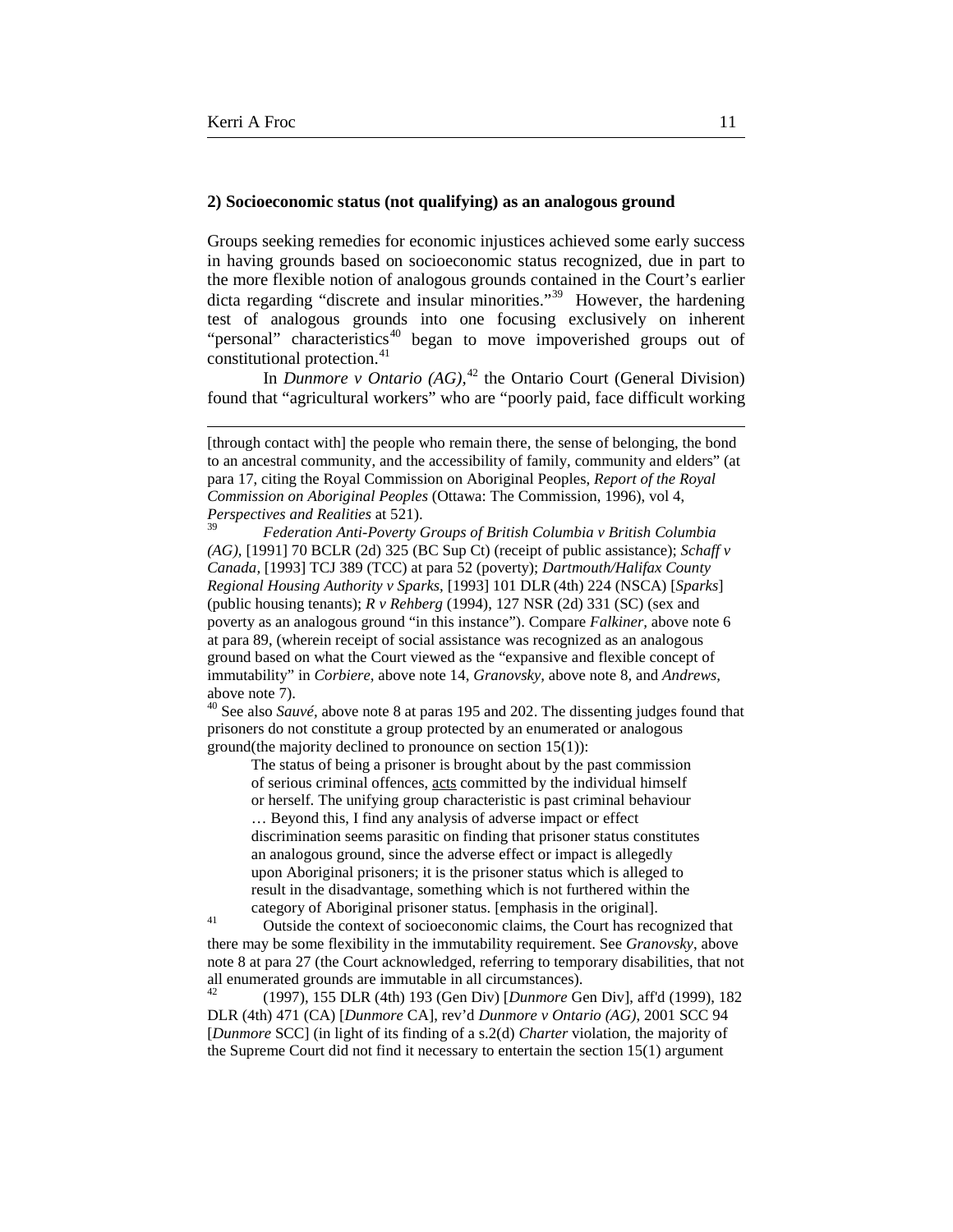conditions, have low levels of skill and education, low status and limited employment mobility" did not constitute an analogous ground, in relation to a section 15(1) challenge to legislation excluding them from collective bargaining rights. Sharpe J stated, "[T]he evidence before me indicates that agricultural workers are a disparate and heterogeneous group. There is nothing in the evidence to indicate that they are identified as a group by any personal trait or characteristic *other than that they work in the agricultural sector.*"[43](#page-11-0)

The case of *R v Banks* relies more explicitly on the sentiment expressed by Professor Hogg regarding the status/conduct binary*.* [44](#page-11-1) This case involves the constitutionality of a provincial "squeegee law" banning solicitation of people on a roadway. The Ontario Court of Appeal refused to find those who beg as a result of extreme poverty ("beggars") as an analogous ground, citing Hogg's passage. The Court indicated that while it would not go so far as to find that an "activity could *never* be used to identify a prohibited ground of discrimination," here the activity of begging was not sufficiently immutable or constructively immutable.<sup>[45](#page-11-2)</sup> Even the poor themselves were caught on the horns of the mutable/immutable dichotomy—the Court said, "[w]hile it is common to speak of the 'poor' collectively, the group is, in actuality, the statistical aggregation of all individuals who are economically disadvantaged at the time for any reason." [46](#page-11-3) In other words, the poor are not

By way of contrast, see *Pratten v British Columbia (AG),* 2011 BCSC 656, rev'd 2012 BCCA 480 (demonstrating the extent to which section 15(1) socioeconomic jurisprudence relies on the immutable (status)/mutable (conduct) distinction to deny claims rather than the results being attributable to findings that the claimants' personal characteristics were too diffuse amongst the population to constitute a "discrete and insular minority." This case was brought by an individual conceived by sperm donation, claiming that the destruction of relevant records regarding the donation was a violation of section 15(1), as compared to adoptees who were entitled to similar records. The Court recognized "manner of conception" as an analogous ground, and this was conceded by the Attorney General on appeal. It is difficult to imagine a group that is more diffuse than those conceived by sperm  $\frac{domain}{43}$ .

<span id="page-11-0"></span><sup>43</sup> *Dunmore* (Gen Div)*, ibid* at 216 & 217 [emphasis added]. <sup>44</sup> 2007 ONCA 19. <sup>45</sup> *Ibid* at para 99 [emphasis added]. <sup>46</sup> *Ibid* at para 104.

<span id="page-11-1"></span>

 $\overline{a}$ 

and specifically did not adjudicate upon whether "occupational groups" constitute an analogous ground. Justice L'Heureux-Dubé, concurring, supported their inclusion based on the more flexible "discrete and insular minority" assessment that was seemingly discarded by the Court in *Corbiere*, above note 14 at para 166). See also *Guzman v Canada (Minister of Citizenship and Immigration),* 2006 FC 1134, appeal dismissed as moot 2007 FCA 358, leave to appeal to the Supreme Court of Canada refused (3 July 2008); *Bailey v Canada (AG),* 2005 FCA 25 (indicating that receipt of social assistance and (low) income level, respectively, are not sufficiently immutable to be considered analogous grounds).

<span id="page-11-3"></span><span id="page-11-2"></span>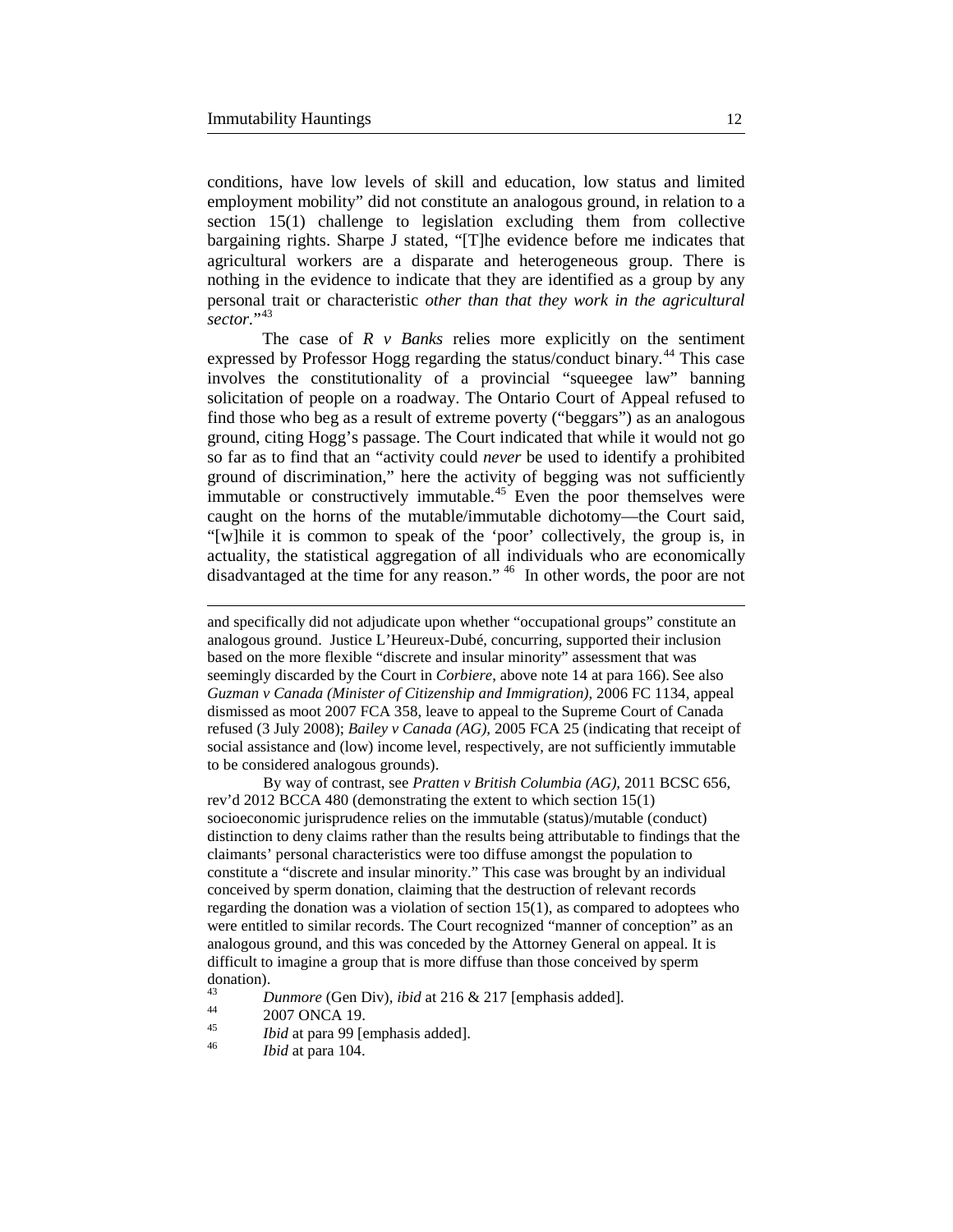the poor, they are individuals who find themselves with no money—an extreme example of inequality becoming so embedded in a subordinated identity that it is rendered invisible.<sup>[47](#page-12-0)</sup>

This effort to disappear the poor within section 15(1) analysis continued in *Boulter v Nova Scotia Power Corporation,*[48](#page-12-1) deciding the issue of whether power rates that did not take into account income levels were discriminatory. There, the Nova Scotia Court of Appeal distinguished earlier cases regarding socioeconomic status on the basis that they were decided before *Corbiere*, and that as a result of that case, it was evident that poverty did not meet the test for immutability or "constructive immutability." Poverty might be a "clinging web, but financial circumstances may change, and individuals may enter and leave poverty or gain and lose resources. Economic status is not an indelible trait like race, national or ethnic origin, color, gender or age. As to the second test … [e]conomic status, poverty or wealth, is not an adopted emblem of identity like religion, citizenship or marital status, that the individual observes peacefully free of government meddling."<sup>[49](#page-12-2)</sup>

The reasoning of the Court is conduct-based—entering and leaving poverty and losing resources are all seen as mutable conduct. The "web" of poverty appears as a neutral backdrop, rather than representing ongoing conditions of domination and oppression. Following the Court's reasoning, for poverty to be considered a constructively immutable ground it must not be something from which one struggles to free themselves or endures, but must be a status that the claimant feels is an "emblem" of identity, implying some sort of visibility and perhaps pride.<sup>[50](#page-12-3)</sup> With respect to the alternate grounds of adverse-effect discrimination on the basis of sex, race, national or ethnic origin, age, disability, or marital status, the Court found that the claimant groups and any comparator groups all had "substantial numbers of persons

<span id="page-12-0"></span><sup>&</sup>lt;sup>47</sup> Marcia Rioux, "Towards a Concept of Equality of Well-Being" (1994) 7 Can JL & Juris 127 at 131 (the author discusses this phenomenon with respect to persons with intellectual disabilities:

<sup>[</sup>w]hen the source of inequality is located in the individual in this way, there is a ready rationale for social inequality and limiting social entitlement. The political and social strategies of such technocratic rationality are then presented as value free … and [reinforced] with the principle of 'desert,' measured by economic and social self-sufficiency and independence, [therefore,] it is possible to formalize inequitable social relations while still maintaining that distributive justice is being

upheld and the principle of equality being met).<br>
<sup>48</sup> 2009 NSCA 19 [*Boulter*].

<span id="page-12-3"></span><span id="page-12-2"></span><span id="page-12-1"></span>

<sup>49</sup> *Ibid* at para 42. <sup>50</sup> See also *Sahyoun v Ho*, 2011 BCSC 567, citing *Boulter* above note 48 (the Court found that the requirement of a lawyer to act for a litigation guardian does not violate section 15 of the *Charter* because poverty is not an analogous ground).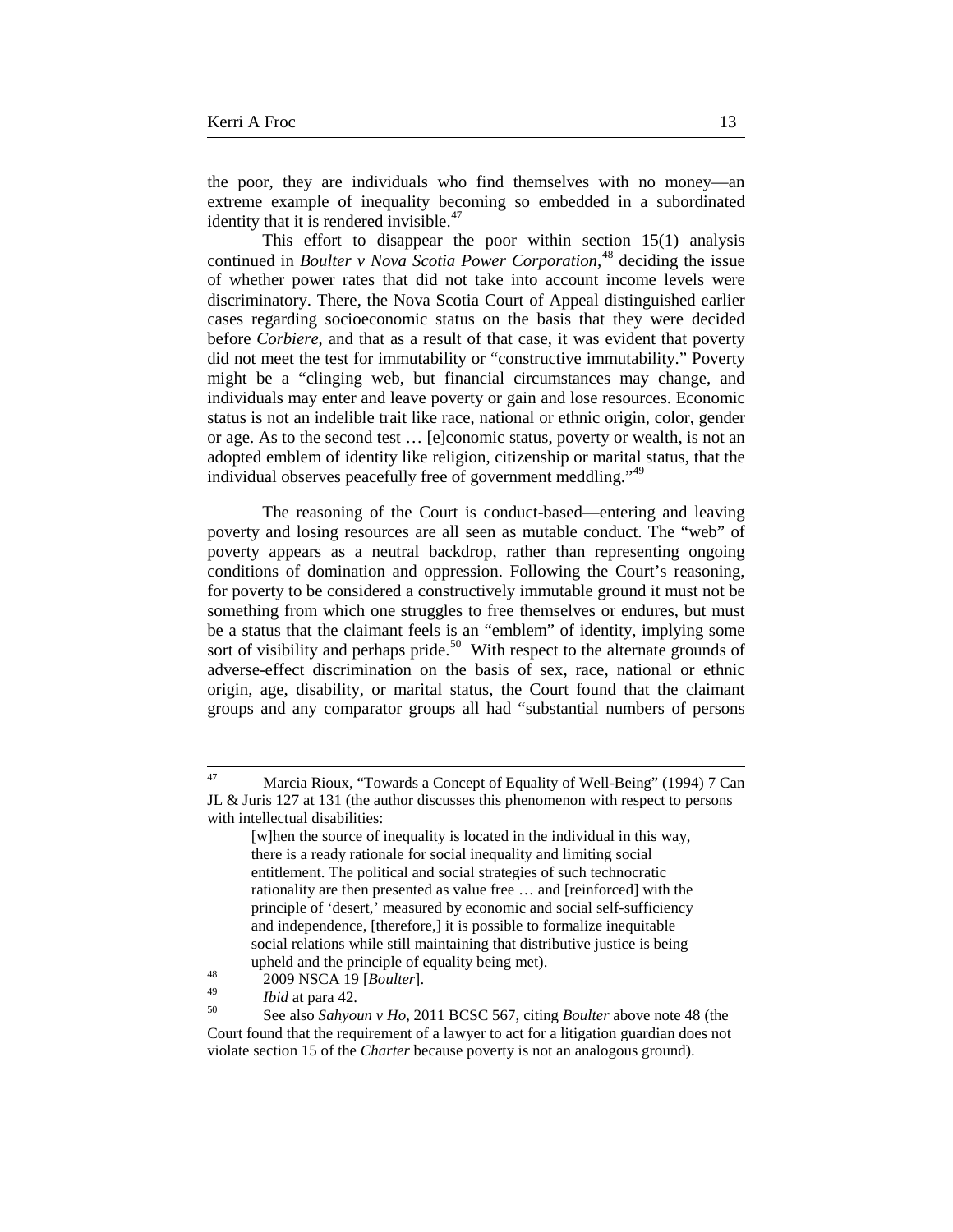whose power costs add to their unwieldy burden of living expenses."<sup>[51](#page-13-0)</sup> Citing the section 15(1) reasons from *BC Health Services*<sup>[52](#page-13-1)</sup> (discussed below), the Court found that there was no adverse-effects discrimination on the basis of any enumerated ground.<sup>[53](#page-13-2)</sup>

Most recently, the fused immutability/ "discrete and insular minority" criteria was used by the Federal Court of Appeal in *Toussaint v Canada (Citizenship and Immigration)*, [54](#page-13-3) to deny a claim that fee waivers for humanitarian and compassionate grounds applications made by poor immigration applicants were required under section 15(1). While the existence of a legislative mechanism for such a claim was found as a matter of statutory interpretation, Sharlow JA denied the *Charter* claim. She stated, "a person's financial condition is not an immutable personal characteristic. People who are poor or who are in need of social assistance are not a discrete and insular group defined by a common or shared personal characteristic."<sup>[55](#page-13-4)</sup>

<span id="page-13-0"></span> <sup>51</sup> *Boulter*, above note 48 at para 83 (given that the poor are being compared to the poor here, it seems that the Court is content to "cancel out" poverty and remove it from the analysis, unlike the earlier case of *Falkiner,* above note 6, in which the court considered both sex and poverty (as an analogous ground) in deciding that the legislation in question discriminated against single mothers on social assistance). See also *PD v British Columbia,* 2010 BCSC 290 (further evidence of the courts' hardening their approach towards poverty, in the context of an application to require the government to fund legal aid in a family law case. The claimant attempted to claim section 15(1) discrimination on the basis of sex and poverty as a combined ground, but the attempt to combine grounds in this way was found to be "unproven" and not accepted).

<span id="page-13-2"></span><span id="page-13-1"></span>

<sup>&</sup>lt;sup>52</sup> *BC Health Services, above note 13.* See also *Arias v Canada (Minister of Citizenship and Immigration),* [1994] FCJ 1948, citing Hogg's theory of immutability, then contained in from *Constitutional Law of Canada*, 3d ed (Toronto: Carswell, 1992). The Court found that income is not an analogous ground in a section 15(1) claim by a single mother on social assistance denied admission into Canada pursuant to section 19(1)(b) of the *Immigration Act, RSC 1985, c I-2. That provision excluded "persons who there are* reasonable grounds to believe are or will be unable or unwilling to support themselves and those persons who are dependent on them for care and support." Justice Nadon indicated that "[t]he applicant, I must assume, deliberately decided to have four children, knowing full well that she did not have an income sufficient to meet their needs" (at para 44). See also *Pleau v Nova Scotia (Prothonotary)* (1998)*,* 186 NSR (2d) 1 (NSSC), citing the theory of immutability in Peter Hogg, *Constitutional Law of Canada*, looseleaf edition, vol II (denying a claim that court fees discriminate against indigent persons because the "[p]laintiffs are linked only by the fact they are pursuing remedies or relief in the courts" at para 51); *Polewsky v Home Hardware Stores Ltd*  (2003), 66 OR (3d) 600 (Ont Div Ct), leave to appeal granted, [2004] OJ 954 (Ont CA) (also finding poverty not to be an analogous ground in a constitutional challenge to the lack of a fee waiver for indigent parties in the Small Claims Court Rules).

<span id="page-13-4"></span><span id="page-13-3"></span><sup>54</sup> 2011 FCA 146, leave to appeal to SCC refused, 34336 (3 November 2011). <sup>55</sup> *Ibid* at para 59.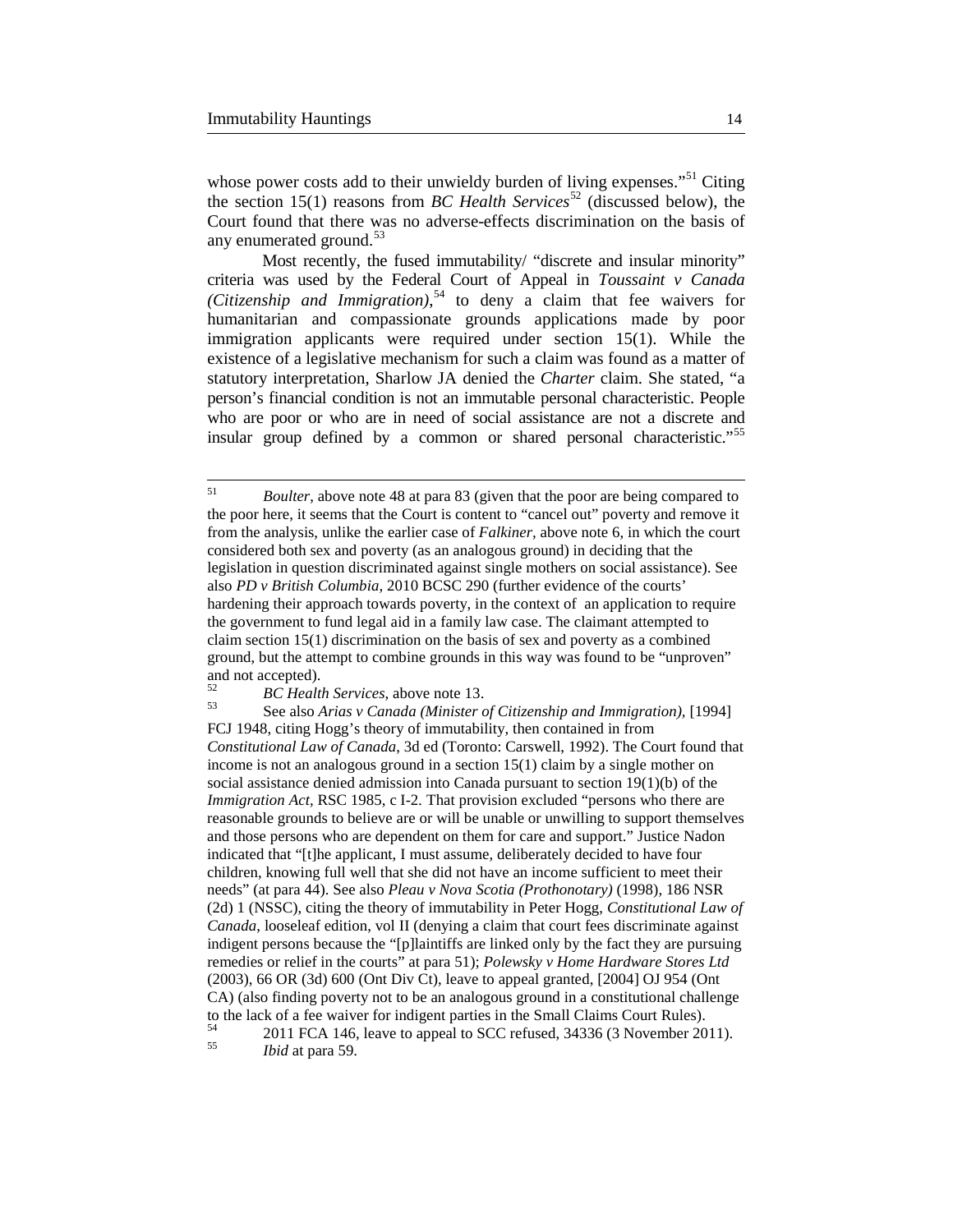Following this decision, the legislation interpreted as permitting consideration of a fee waiver was subsequently repealed by the federal government.

#### **B. Socioeconomic status in women's work cases**

Turning now to the cases relating to women's work, it should be noted that these cases are uncommon and the *Charter*'s limitations regarding the discriminatory practices of private actors are felt acutely in this area.<sup>[56](#page-14-0)</sup> Therefore, in my analysis, I have included human rights cases that are *Charter-like in terms of their influence on <i>Charter jurisprudence*.<sup>[57](#page-14-1)</sup> As will be shown below, in the "women's work" cases where discrimination was found, the Court emphasized women's biological sex as the basis for the negative treatment, despite the obvious effects of gendered social structures. In the unsuccessful cases, the characterization of the issue as involving women's conduct (and in some cases, choice) works to deny the operation of systemic forces that regulate the way in which their labour is performed and perceived. For instance, women's unpaid caregiving work is socially constructed as something 'natural', invaluable/valueless, and beyond the purview of the law, whereas paid work is associated with what was historically done by men. This results in the devaluation of "women's work" and women who fail to conform to male patterns of work being penalized. Nevertheless, the courts have refused to see work as both "gendered" and a "gendering practice … constrain[ing] and enabling – i.e. construct[ing] – womanhood"<sup>[58](#page-14-2)</sup> as it is performed and regulated within particular social and economic relations of power and inequality, rather than as simply what women do and/or what they choose.

## **1) Successful cases where biology (sex-based difference) governs**

*Brooks v Canada Safeway Ltd*<sup>[59](#page-14-3)</sup> concerned a human rights claim challenging the exclusion of women from Safeway's accident and sickness plan based on what the Court characterized as "the mere fact of pregnancy."<sup>[60](#page-14-4)</sup> They were not entitled to access benefits for the period surrounding the birth of their

<span id="page-14-0"></span> <sup>56</sup> Diana Majury, "The *Charter,* Equality Rights, and Women: Equivocation and Celebration" (2002) 40:4 Osgoode Hall LJ 297 at 326.

<span id="page-14-1"></span><sup>57</sup> See the discussion at footnote 11, as well as the following *Charter* cases citing *Meiorin* above note 11: *Gosselin*, above note 8; *Nova Scotia (Workers Compensation Board) v Martin; Nova Scotia (Workers' Compensation Board) v Laseur*, 2003 SCC 54; *Granovsky*, above note 8.<br><sup>58</sup> Dorothy Chunn & Dany Lacombe, "Introduction" in Dorothy Chunn &

<span id="page-14-2"></span>Dany Lacombe, eds, *Law as a Gendering Practice* (New York: Oxford University Press, 2000) 3 at 16 (referring to law exclusively but arguably applicable to other social structures and hegemonic discourses).

<span id="page-14-4"></span><span id="page-14-3"></span><sup>59</sup> *Brooks*, above note 9. <sup>60</sup> *Ibid* at para 5.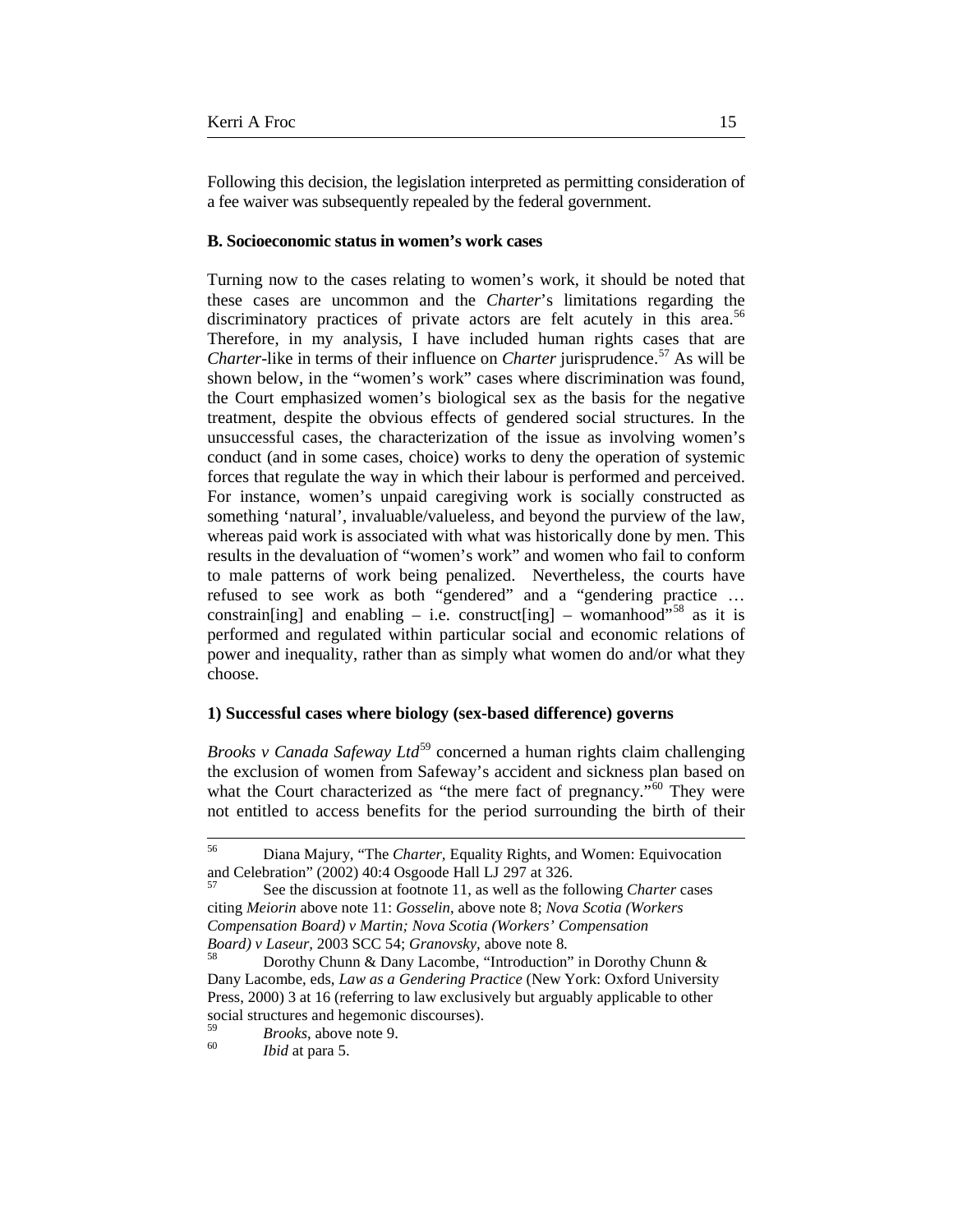children.[61](#page-15-0) This landmark decision under Manitoba's *Human Rights Act* [62](#page-15-1) recognized that deviation from the male model worker due to physical requirements of pregnancy was not a legitimate demarcation of difference in the workplace, nor should it be considered purely a personal choice. Safeway had argued that pregnancy was a voluntary condition and that it was entitled to provide an insurance plan that was limited to accident and sickness. However, the Supreme Court of Canada found it "indisputable" that pregnancy was a valid reason to be absent from work, and was of "fundamental importance" in society, and, therefore, equating it to voluntary medical conditions (like cosmetic surgery) was "fallacious."[63](#page-15-2) It is a "perfectly legitimate health-related reason for not working and, as such, it should be compensated by the Safeway plan."<sup>[64](#page-15-3)</sup> To view it otherwise would run contrary to the purpose of human rights legislation.

As the Court was able to locate the sex difference in the female body itself (the "mere fact of pregnancy"), it was easier for it to find there was discrimination, albeit acknowledging societal imperatives for women to conceive and become pregnant and the social consequences that arise from this physical difference. $65$  The Court underscored that this reasoning was status-based, evidenced by the overruling of the *Bliss* case (finding pregnancy discrimination was not sex discrimination): "They were pregnant because of their sex. Discrimination on the basis of pregnancy is a form of sex discrimination because of the basic biological fact that only women have the capacity to become pregnant."<sup>66</sup> It further quoted, with approval, the It further quoted, with approval, the Appellant's factum, which stated, "The capacity for pregnancy is an immutable characteristic, or incident of gender and a central distinguishing feature between men and women."<sup>[67](#page-15-6)</sup>

The Supreme Court of Canada decision in *Janzen v Platy Enterprises Ltd* [68](#page-15-7) was released the same day as *Brooks,* also applying Manitoba's human rights legislation to find that sexual harassment constitutes sex discrimination. It located distinctions made by the harasser in sex difference, indicating that:

<span id="page-15-4"></span><span id="page-15-3"></span><span id="page-15-2"></span>

<span id="page-15-1"></span><span id="page-15-0"></span><sup>61</sup> *Ibid*. <sup>62</sup> SM 1974, c 65. <sup>63</sup> *Brooks*, above note 9 at para 28. 64 *Ibid*. <sup>65</sup> *Ibid* at para 29 ("[i]t cannot be disputed that everyone in society benefits from procreation. The Safeway plan, however, places one of the major costs of procreation entirely upon one group in society: pregnant women. Thus in distinguishing pregnancy from all other health-related reasons for not working, the plan imposes unfair disadvantages on pregnant women. In the second part of this judgment I state that this disadvantage can be viewed as a disadvantage suffered by women generally. That argument further emphasizes how a refusal to find the Safeway plan discriminatory would undermine one of the purposes of anti-discrimination legislation").<br>
<sup>66</sup> *Ibid* at para 38.<br> *Ibid* at para 40.<br> *Janzen*, above note 10.

<span id="page-15-5"></span>

<span id="page-15-7"></span><span id="page-15-6"></span>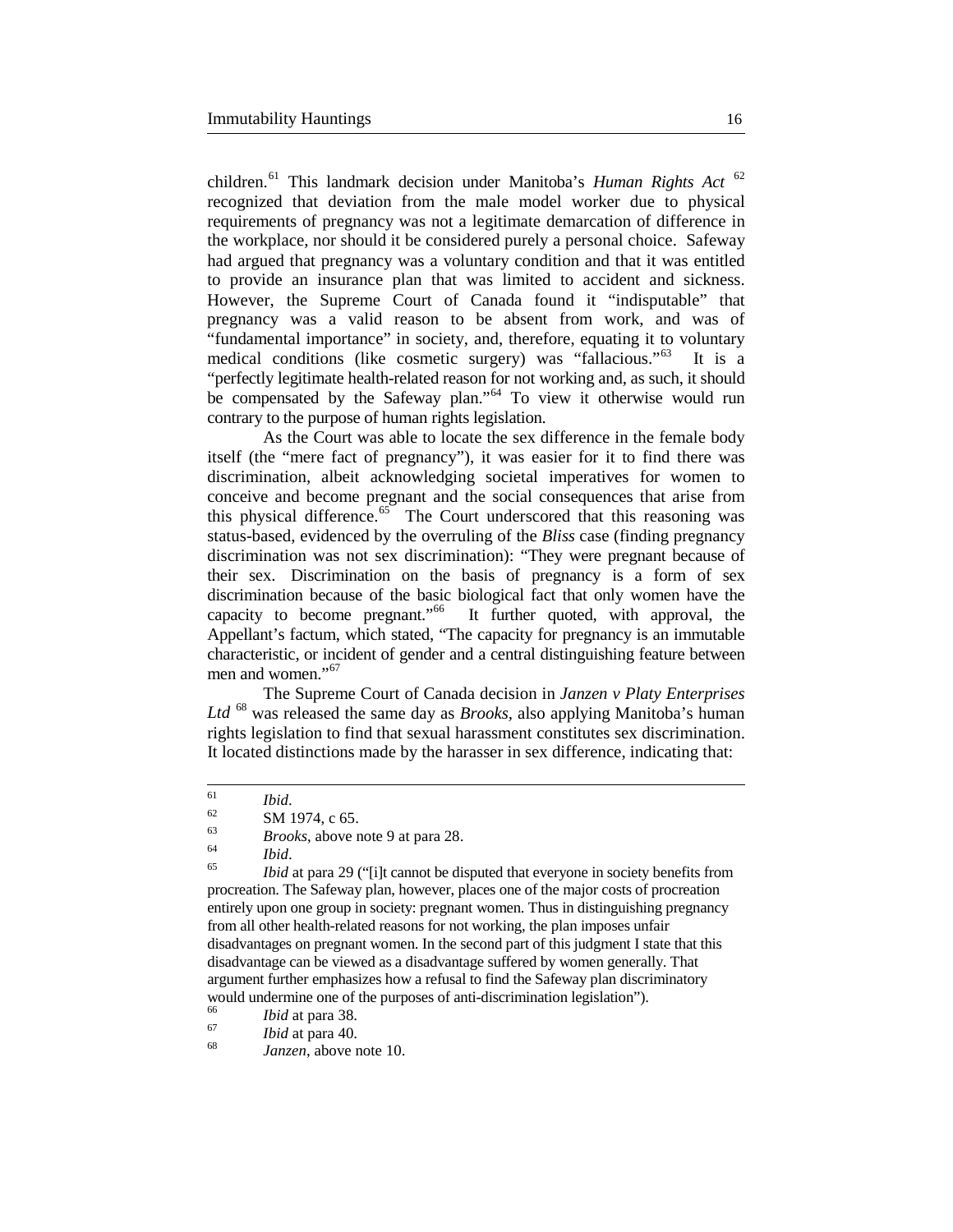in the present sex stratified labour market, those with the power to harass sexually will predominantly be male and those facing the greatest risk of harassment will tend to be female ... [o]nly a woman can become pregnant; only a woman could be subject to sexual harassment by a heterosexual male…That some women do not become pregnant was no defence in *Brooks*, just as it is no defence in this appeal that not all female employees at the restaurant were subject to sexual harassment. The crucial fact is that it was only female employees who ran the risk of sexual harassment.<sup>[69](#page-16-0)</sup>

Thus, there is some recognition that social enculturation influences the environment where sexual harassment occurs, but nevertheless, the Court, again, locates the source of the discrimination in women's bodies. Sex, and its manifestation, "sexual attractiveness to the heterosexual male,"<sup>[70](#page-16-1)</sup> are immutable. and, therefore, proscribed bases for differential treatment.<sup>71</sup>

Similarly, in *Meiorin,* the case of the female British Columbia firefighter who suffered from discrimination due to lung capacity tests based on male physiology, the adverse-effect analysis was squarely in the realm of immutable, biological difference. While McLachlin J made an evocative reference to the interaction of social constructions of gender with biology in discussing why the analytic distinction between adverse-effect and direct

<span id="page-16-1"></span><span id="page-16-0"></span><sup>69</sup> *Ibid* at para 64. <sup>70</sup> *Ibid* at para 60. The Court in fact associates differential treatment based on "sexual attractiveness" to gender, which is more accurate in that it relates to "discrimination aris[ing] from, belonging to or deviating from a gender stereotype." See Meier, above note 18 at 161-62. However, the distinction does not appear to be intentional. Rather, the Court appears to use sex and gender interchangeably. In fact, sexual harassment has little to do with sexual attractiveness and more to do with the vulnerabilities of the female worker (including those who do not conform to accepted gender roles relating to attractiveness) and unimpeded opportunities in the workplace for men to perform the requirements of hegemonic male masculinity (harassing to demonstrate one's difference from women, for example). See Christopher Uggen & Amy Blackstone, "Sexual Harassment as a Gendered Expression of Power" (2004) 69:1 American Sociological Review 64, and Angela Harris, "Gender, Violence, Race, and Criminal Justice" (2000) 52 Stan L Rev 777.<br><sup>71</sup> See also *Weatherall v Canada (AG),* [1993] 2 SCR 872 (a section15(1)

<span id="page-16-2"></span>*Charter* case relying primarily on "biological" differences between men and women's chest areas to find that permitting cross-gender searches of male prisoners and not female prisoners was non-discriminatory); *Campbell v Canada (AG)*, 2004 TCC 460 at para 45, rev'd on other grounds 2005 FCA 420 (determining that different rules for men and women to demonstrate parenting roles in order to receive the child tax credit was discriminatory, given that, unlike *Weatherall,* the differential treatment at issue was not focussed on accommodating biological difference but upon "historical sociological patterns or custom..." at para 45).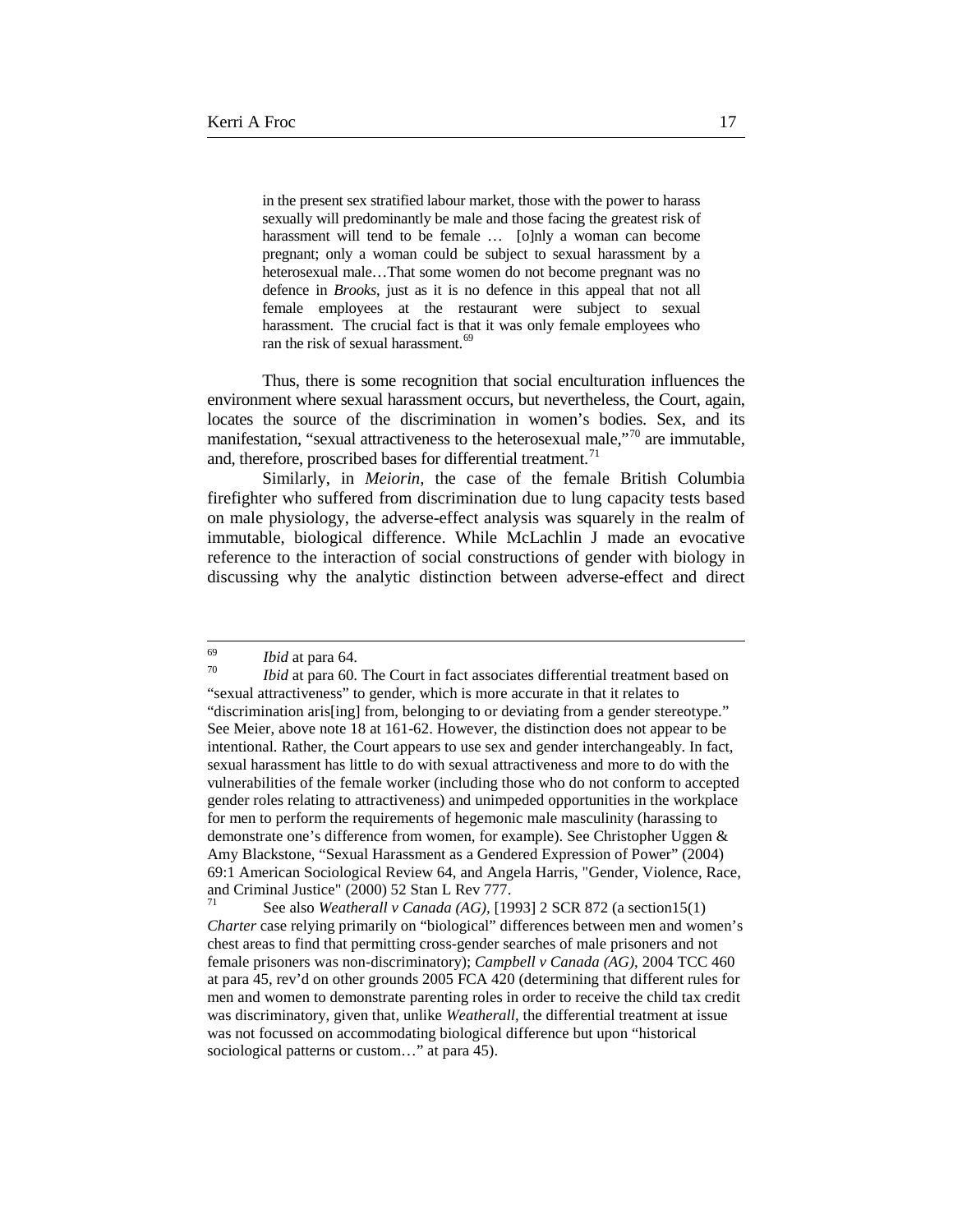discrimination was so malleable so as to be unworkable,<sup>[72](#page-17-0)</sup> the application of the test to the facts of the case was based exclusively on "scientific data" about the inaccessibility of the aerobic standard to women.[73](#page-17-1) While *Meiorin* is a human rights case, it is now the leading case on adverse-effect discrimination in the *Charter* context. The impact of a biological status reference point for adverse-effect sex discrimination is picked up in the case law discussed below.<sup>[74](#page-17-2)</sup>

<span id="page-17-1"></span>*Ibid* at para 80. Justice McLachlin rightly refuses to consider the purported negative impact on the morale of the firefighting crew of having someone that did not meeting the aerobic standard as an "undue hardship." However, this was rejected only on the basis (assumption) that morale should not be affected if someone is otherwise able to perform their job safely and efficiently. There seems to be no interrogation as to how gendered standards in the workplace themselves might imbue biological difference with negative social meaning, which makes the morale argument tautological and would require a more complete critique of the impact of biological standards on the workplace. I acknowledge other feminist analyses that see *Meiorin*  as presenting possibilities for a more contextualized equality analysis. However, it remains to be seen if *Meiorin* could successfully be applied to standards that more explicitly implicate socially constructed gender difference. See for example, Daphne Gilbert & Diana Majury, "Critical Comparisons: The Supreme Court of Canada Dooms Section 15" (2006) 24 Windsor YB Access Just 111 at 140; Melina Buckley, "*Law v Meiorin*: Exploring the Governmental Responsibility to Promote Equality Under Section 15 of the *Charter*" in Faraday, Denike & Stephenson, eds, above note

<span id="page-17-2"></span> $14$  Disability scholars and advocates have been successful in resisting adverse effects discrimination being overdetermined by biology/physical capacity, with resultant Supreme Court jurisprudence accepting disability as a social construction rather than inherent and focussing on social inclusion through transformation of dominant norms. Some of this jurisprudence cites *Meiorin* in support and potentially lays the groundwork for the case to be used in a progressive way in the context of gender and social rights. See *Granovsky,* above note 8 at paras 30 and 40 ("Exclusion and marginalization are generally not created by the individual with disabilities but are created by the economic and social environment and, unfortunately, by the state itself," and in relation to *Meiorin,* "[t]he 'problem' did not lie with the female applicant, but with the state's substitution of a male norm in place of what the appellant was entitled to, namely a fair-minded gender-neutral job analysis"); *British Columbia (Superintendent of Motor Vehicles) v British Columbia (Council of Human Rights)*, [1999] 3 SCR 868 at para 19, citing *Meiorin*, above note 11 ("[e]mployers and others governed by human rights legislation are now required in all cases to accommodate the characteristics of affected groups within their standards, rather than maintaining discriminatory standards supplemented by accommodation for those who cannot meet them" [emphasis in original]).

<span id="page-17-0"></span> <sup>72</sup> *Ibid* at 26-27 (Justice McLachlin refers generally to "the practical result of the conventional analysis is that the complex web of seemingly neutral, systemic barriers to traditionally male-dominated occupations remains beyond the direct reach of the law," which might be thought to extend to social barriers as well biological  $\frac{\text{ones}}{73}$ .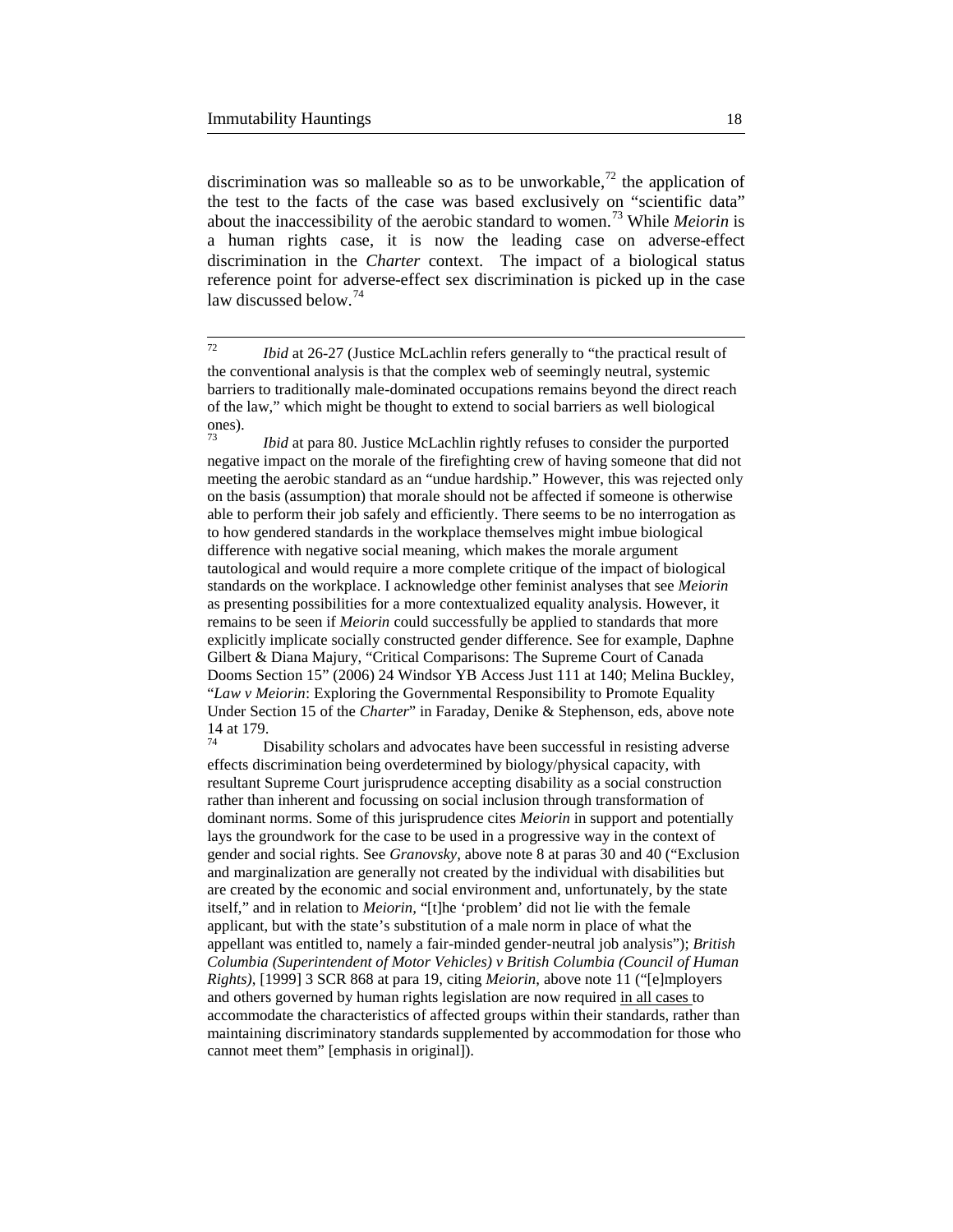$\overline{a}$ 

## **2) Unsuccessful cases—negative distinctions against women's work not discrimination**

I would like to compare the above cases to two "women's work" cases, *Lesiuk,* and *BC Health Services,* in which the section 15(1) claims were denied*.* While the claimants in the latter were successful in their action under *Charter* section 2(d) freedom of association due to interference with collective bargaining rights, the Supreme Court nevertheless refused to consider the section 15(1) claim and negated any consideration of sex or gender. In these cases, we see the same issues that arise in the analogous grounds cases concerning socioeconomic status—an anxiety about considering identity as constructed through historical as well as contemporary social relations and performative activities, about taking into account power relations in the *Charter* analysis, and about populations with diffuse, invisible identity markers making economic claims.

In *Lesiuk,* the Federal Court of Appeal considered a critical challenge to systemic discrimination against women in employment insurance benefits.<sup>[75](#page-18-0)</sup> Historically, the employment insurance system has used the male worker and his patterns of employment as the standard for determining strength of attachment to the workforce (and the resulting entitlement to benefits). It has been infused with the implicit philosophy that women worked for "pin money" (which has been reflected at times in as explicitly discriminatory provisions), whereas men were breadwinners who were supporting families. This was moderated in the 1970s when coverage was extended to most paid workers meeting minimum hours and income

<span id="page-18-0"></span><sup>75</sup> Kerri Froc, "Commentary on *Lesiuk v Attorney General*" (Fall 2003) 22:3 Jurisfemme - Newsletter of the National Association of Women and the Law (my discussion of *Lesiuk* is derived, in part, from this brief case comment) [Froc].

More recent cases demonstrate the continued tension between social construction of disability and a biologically based framework. In *Auton (Guardian ad litem of) v British Columbia (AG*), 2004 SCC 78 [*Auton*], the Court rejects the lower court's finding that British Columbia discriminated against children with autism by failing to provide funding for Applied Behavioural Therapy/Intensive Behavioral Therapy, which the British Columbia Court of Appeal found created a "socially constructed handicap." In *Council of Canadians with Disabilities v VIA Rail Canada Inc*, 2007 SCC 15, the majority , citing *Meiorin,* above note 11, found that VIA Rail's purchase of new passenger rail cars with very limited wheelchair accessibility did not satisfactorily accommodate persons with disabilities. This was notwithstanding VIA's defence that it supplied narrow wheelchairs for use in the cars and that VIA services over its entire "network," with older, more accessible cars still in operation,. Justice Abella for the majority stated: "[i]t is, after all, the 'combined effect of an individual's impairment or disability and the environment constructed by society that determines whether such an individual experiences a handicap'" (at para 181). See also *Moore v British Columbia,* 2012 SCC 61 at para 5 (finding special education as the "ramp that provides access to the statutory commitment to education made to *all* children in British Columbia") [emphasis in original].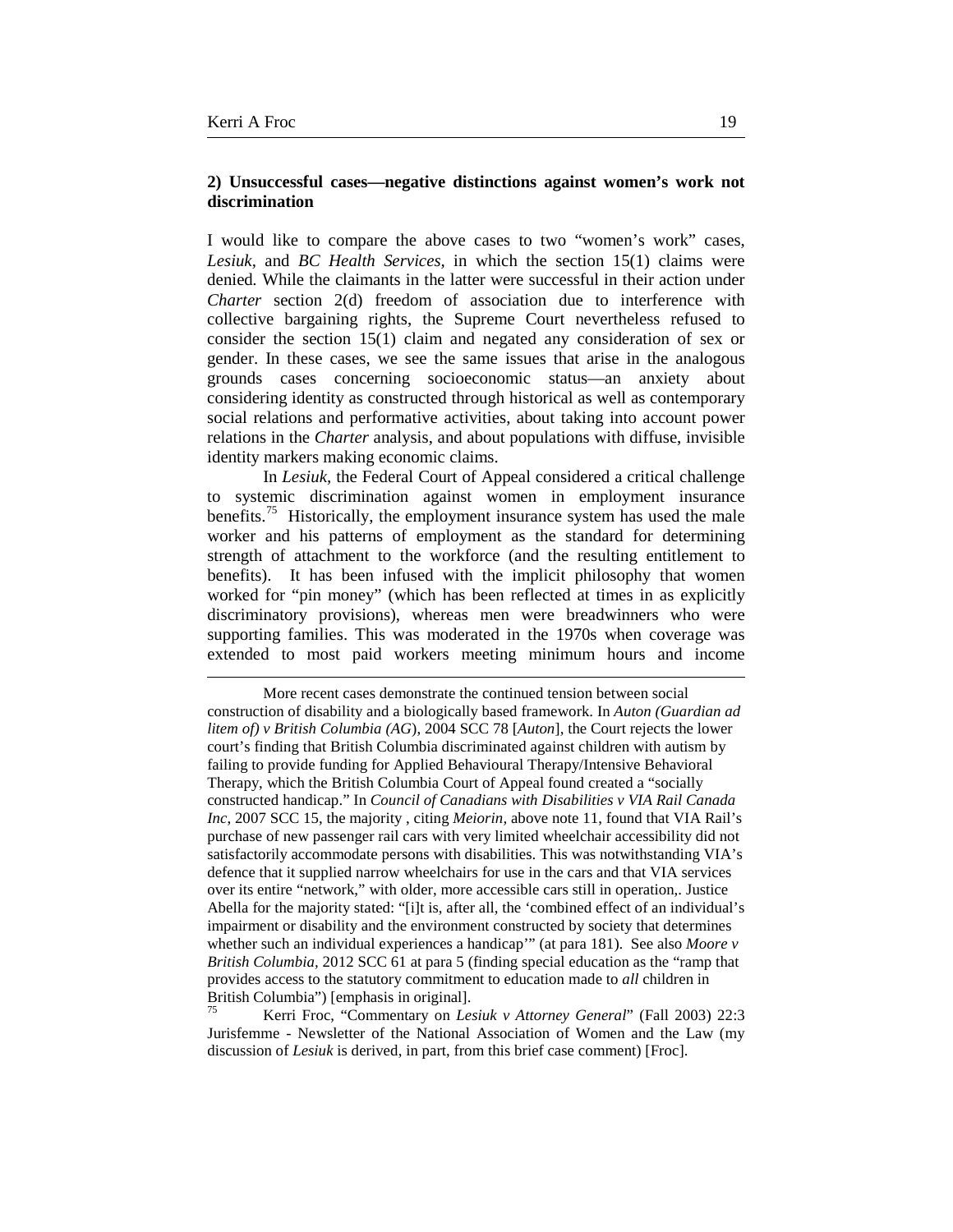requirements, and the needs of working women were acknowledged through the provision of maternity benefits.[76](#page-19-0) Kelly Lesiuk was a part-time nurse and mother who had applied for Employment Insurance (EI) after her doctor had recommended that she not work. There had been changes to the EI program in 1996, altering the eligibility requirements from a weeks-based model (with a minimum fifteen-hour work week) to one based on annual hours, resulting in a disproportionate drop in the number of women who qualified for EI. This likely had something to do with the disproportionate number of women who made up the ranks of part-time workers (and whose reasons for part-time employment corresponded to certain gendered patterns)<sup>[77](#page-19-1)</sup> and the number of men who worked intensively on a seasonal basis.<sup>[78](#page-19-2)</sup> The latter were, therefore, more likely to benefit from an annual hours-based system. Indeed, the EI Umpire found that the new eligibility requirements constituted adverse-effect discrimination against women, "who predominate in the part-time labour force" and had much less time to devote to the paid work force due to their unpaid labour in the home,  $\frac{79}{9}$  $\frac{79}{9}$  $\frac{79}{9}$  valorizing male patterns of employment.

In the discrimination analysis, the Federal Court of Appeal refused to entertain the submissions of the Women's Legal and Education Action Fund (LEAF), as intervener, that all women should be compared to all men.<sup>[80](#page-19-4)</sup> Instead, the Court preferred the comparison suggested by the claimant's counsel, "women in a parental status" compared to men, which meant that the Court did not have to fully consider the wealth of statistical information

<span id="page-19-1"></span>Statistics Canada, 2011) [*Women in Canada*] (provides the links between women in part-time employment, indicating that more women than men are likely to work parttime and 70 percent of part-time workers are women, a statistic that has remained stable over the last thirty years. Further, more women than men cite child care and other personal or family responsibilities as the reason for their part-time work (17.2 percent versus 2.3 percent, respectively)). See also *Lesiuk,* above note 12 (similar contemporary evidence was before the Federal Court of Appeal).<br><sup>78</sup> Shawn de Raaf, Costa Kapsalis & Carole Vincent, "Seasonal Work and

<span id="page-19-2"></span>Employment Insurance Use" (September 2003) 4:9 Perspectives on Labour and Income 5 at 10; Vosko & Clark, above note 76 at 31-32 (women's part-time employment also has certain "gendered patterns" of instability, including lower income and employment in smaller firms with less union coverage).

<span id="page-19-0"></span> <sup>76</sup> *Reference re Employment Insurance Act (Can), ss 22 and 23*, 2005 SCC 56 at paras 19-23 [*EI Reference*]; Gillian Calder, "The Personal *is* Economic: Unearthing the Rhetoric of Choice in the Canadian Maternity and Parental Leave Debate" in Rosemary Hunter & Sharon Cowan, eds, *Choice and Consent: Feminist Engagements in Law and Subjectivity* (New York: Routledge-Cavendish, 2007) 125 at 132-34; Leah Vosko & Lisa Clark, "Canada: Gendered Precariousness and Social Reproduction" in Leah Vosko, Martha MacDonald & Iain Campbell, eds, *Gender and the Contours of Precarious Employment* (New York: Routledge, 2009) 26 at 35-36 [Vosko & Clark].<br><sup>77</sup> *Women in Canada: A Gender-based Statistical Report,* 6th ed (Ottawa:

<span id="page-19-4"></span><span id="page-19-3"></span><sup>79</sup> *In the Matter of a Claim by Kelly Lesiuk* (November, 1998) CUB 51142 at para 64.

In the interests of full disclosure, I was counsel for LEAF in the case.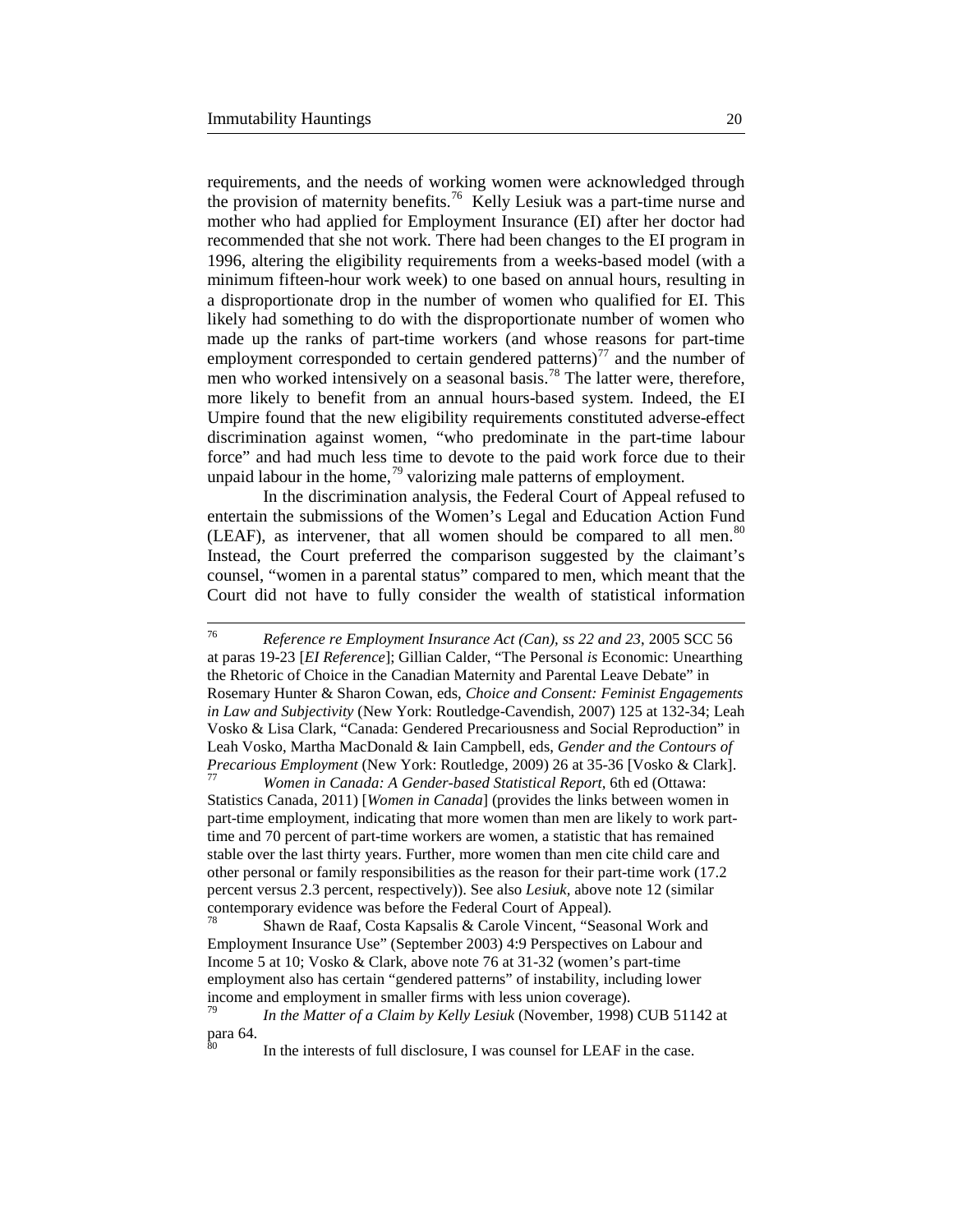comparing women to men in patterns of employment and within the EI system itself. This led to a finding that there was a lack of evidentiary basis for the claim of adverse-effect discrimination, as there was little statistical information on the EI experience of mothers in particular, and therefore "the evidence show[ed] that there [was] no group which [was] uniformly adversely affected."<sup>[81](#page-20-0)</sup> In the Court's view, the evidence also showed that the group of those who lost out under the new system was "a very special, small subset" and some actually gained eligibility. ${}^{82}$  ${}^{82}$  ${}^{82}$  In essence, those who lost eligibility as a result of working insufficient hours were too diffuse to even be considered a group for the purposes of section 15(1), similar to the treatment of other socioeconomic groups under the analogous grounds test.

Nevertheless, Létourneau JA, writing for the Court, went on to accept (*arguendo*?) differential treatment of the claimant and "others who share the same characteristics," based on her status as a mother. $83$  He found that the joint grounds of gender and parental status were sufficient to satisfy the *Corbiere* test because the "period of immutability ... is sufficiently long."<sup>[84](#page-20-3)</sup> In discussing the status-based claim, the Court addressed the government's contention that the Umpire erred in considering women's involvement in parttime work because "employment or occupational status is not an immutable personal characteristic."[85](#page-20-4) Justice Létourneau characterized this reference by the Umpire as merely contextualizing the "circumstances under, or the moment at, which the respondent and members of her group are discriminated"<sup>[86](#page-20-5)</sup> and as such, it was not an improper embellishment on the analogous grounds already accepted to formulate the claimant group (women in a parental status).

However, this finding reinforces, rather than challenges, the notion of working part-time as conduct extraneous to the equality analysis. In so doing, the Court excised working part-time from the claimant's status as a working mother in its analysis as to whether the legislation violated the claimant's human dignity according to the contextual factors outlined in *Law v Canada (Minister of Employment and Immigration)*[87.](#page-20-6) With respect to the first factor, pre-existing disadvantage, stereotyping, prejudice, or vulnerability, it quickly

<span id="page-20-0"></span><sup>81</sup><br>
<sup>82</sup><br>
<sup>82</sup><br> *Bid.*<br> *Bidat* para 33.<br> *Bidat* para 37.<br> *Bidat* para 37.<br> *Bidat* para 35.<br> *Bidat* para 45.<br> *Bidat* para 45.<br> *Bidat* para 6.<br> *Bigate 1999* 1 SCR 497 [*Law*] (the four factors are: (1) Pre-existin stereotyping, prejudice, or vulnerability experienced by the individual or group at issue; (2) The correspondence, or lack thereof, between the ground or grounds on which the claim is based and the actual need, capacity, or circumstances of the claimant or others; (3) The ameliorative purpose or effects of the impugned law upon a more disadvantaged person or group in society; and (4) The nature and scope of the interest affected by the impugned law).

<span id="page-20-3"></span><span id="page-20-2"></span><span id="page-20-1"></span>

<span id="page-20-5"></span><span id="page-20-4"></span>

<span id="page-20-6"></span>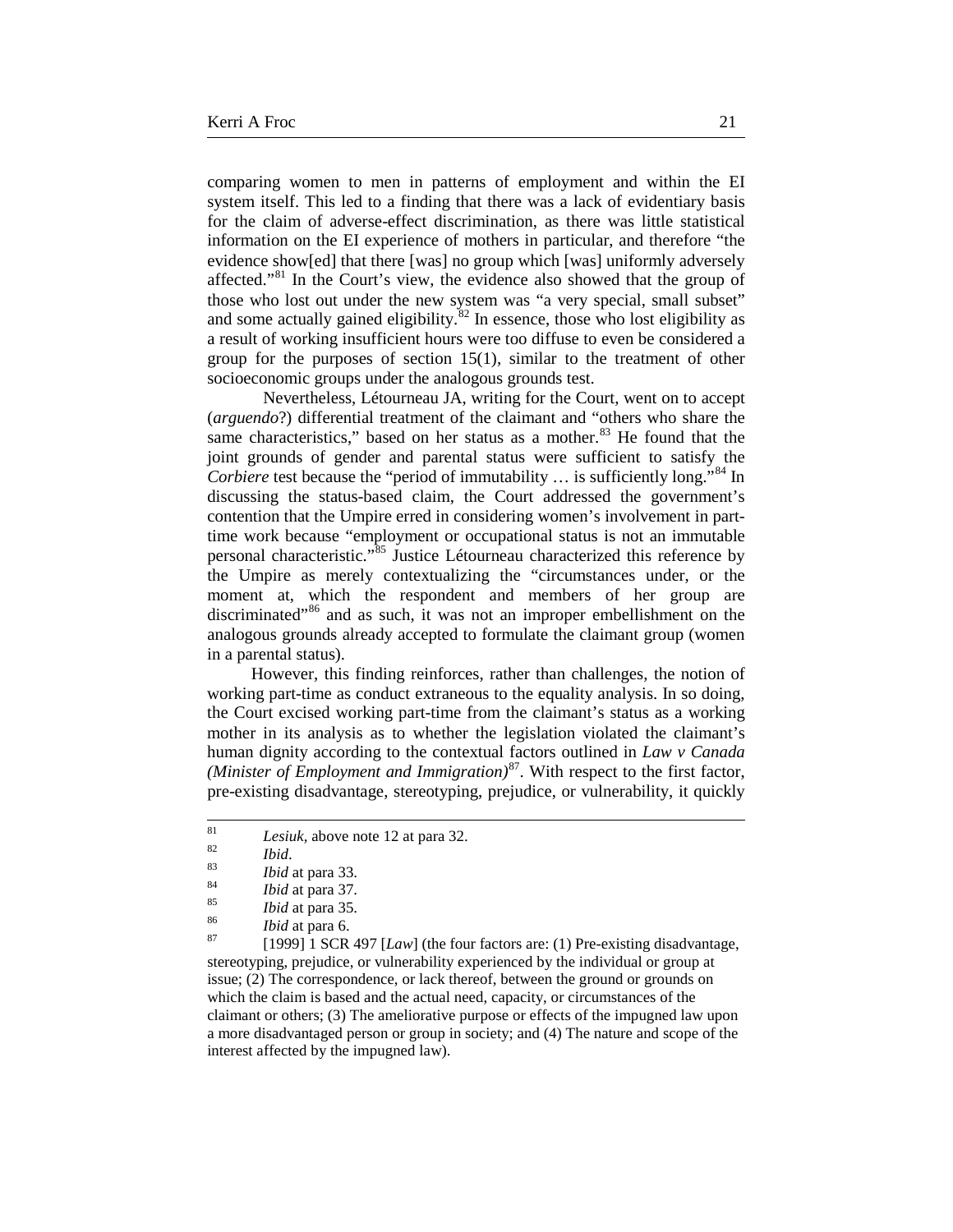mentioned and then discounted the relevance of past discrimination in eligibility under the "old system" and, instead, noted that most women with young children were able to qualify under the new system. Failing to meet the required number of hours and qualify for EI due to part-time work:

… do[es] not create or reinforce a stereotype that women should stay home and care for children. Nor do these requirements affect the dignity of women by suggesting that their work is less worthy of recognition. Anyone who works the requisite number of hours in their qualifying period will qualify … Rather, I would imagine that a reasonable person would simply feel that they had narrowly missed qualifying because of an unfortunate confluence of events.<sup>[88](#page-21-0)</sup>

Thus, negative treatment of part-time work in the legislation was merely unfortunate, not a reflection on Lesiuk's status as a working mother. This would make sense only if part-time work itself was not connected to the claimant's *status*—if it was merely what she did rather than who she was. Negative treatment of part-time work says nothing about the claimant's dignity as a human being because this work is not inherent and can be changed simply by working more hours. This is reinforced by the Court's positive references to the "flexibility" afforded to women under the new system, under the contextual factor of "correspondence" between the grounds and the "actual needs, capacity or circumstances of the claimant," implying that women could simply (re)structure their work over the year to qualify.<sup>[89](#page-21-1)</sup>

The second significant contextual factor in the analysis is the "nature and scope of the interest affected" and, in particular, whether the effects are "severe and localized."[90](#page-21-2) This factor from *Law* draws its authority from the *Egan* decision and is meant to gauge the intensity of the infringement on the claimants' human dignity interest. $91$  However, in the hands of the Federal

<span id="page-21-0"></span> <sup>88</sup> *Ibid* at para 45. See*,* regarding developments in the *Law* framework, Margot Young, "Unequal to the Task: 'Kapp'ing the Substantive Potential of Section 15" in Sanda Rodgers & Sheila McIntyre, eds, *The Supreme Court of Canada and Social Justice: Commitment, Retrenchment or Retreat* (Markham, ON: LexisNexis Canada, 2010) 183. While the Supreme Court has recently disavowed of the use of human dignity as a separate hurdle for equality claimants and the use of the contextual factors from *Law* as a legal test, the emphasis on stereotype and prejudice has arguably been strengthened and, therefore, the reasoning from *Lesiuk* is still just as pernicious.

<span id="page-21-1"></span> $\frac{89}{90}$  *Lesiuk*, above note 12 at 42.

<span id="page-21-2"></span><sup>&</sup>lt;sup>90</sup> *Law*, above note 87, citing *Egan*, above note 8 (per L'Heureux-Dubé J).<br><sup>91</sup> Justice L'Heureux-Dubé's reasoning in *Egan, ibid*, at 555-556 addressed this

<span id="page-21-3"></span>contextual factor with reference to the gravity of economic consequences resulting from the differential treatment:

As I noted earlier, the *Charter* is not a document of economic rights and freedoms. Rather, it only protects 'economic rights' when such protection is necessarily incidental to protection of the worth and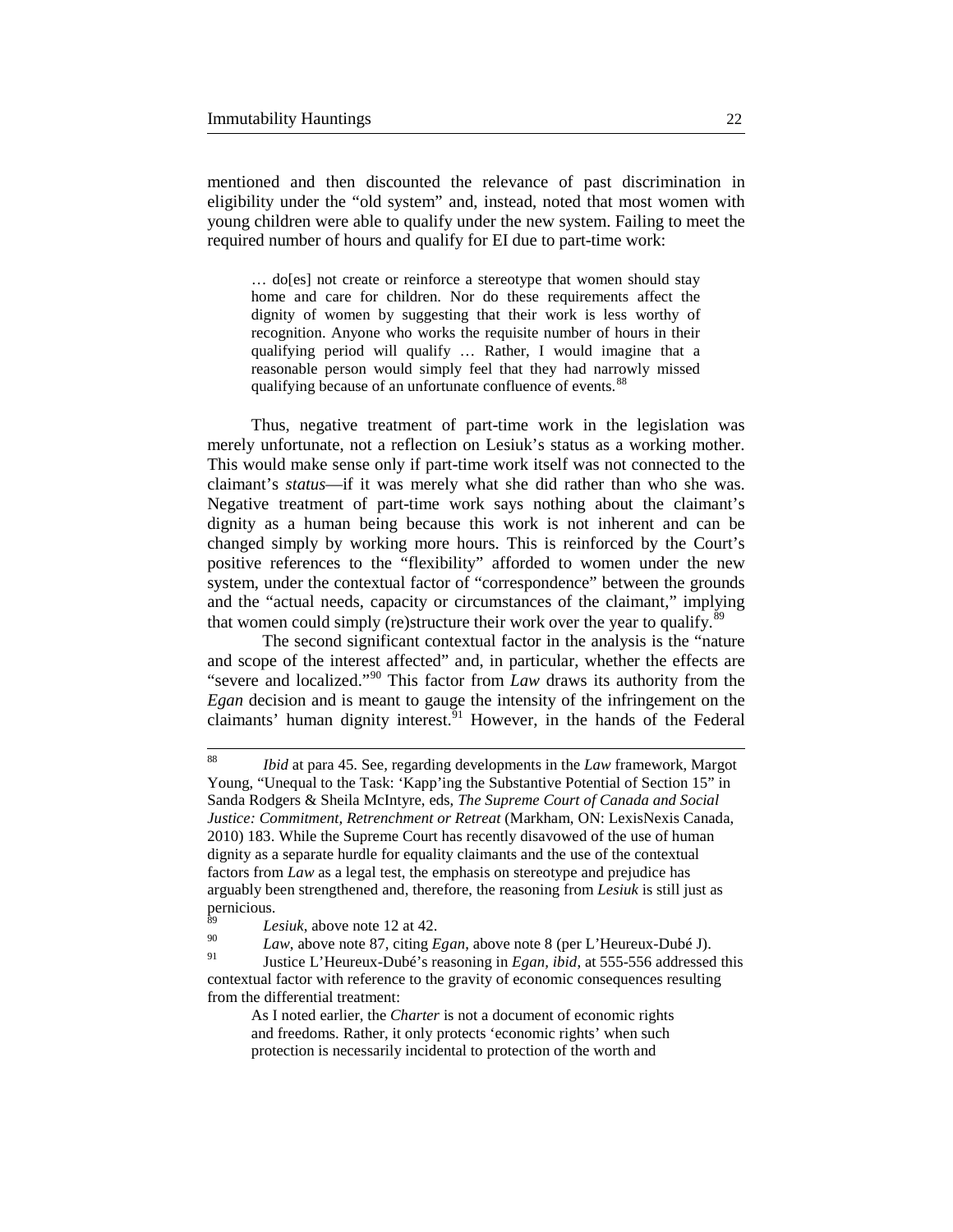Court of Appeal, this contextual factor creates an onus to show that the effect is "localized," in the sense that those working part-time must prove to be a "discrete and insular minority." In that regard, the Court found that the group was too diffuse to have "statistical significan [ce] ... the evidence does not bear witness to much localization at all. The differential treatment is as between those who work at or above the threshold requirement for hours and those who fall short of this threshold."<sup>[92](#page-22-0)</sup> Thus, the eligibility requirement did not perpetuate inequality, but was instead a neutral, "administratively necessary tool tailored to correspond to the requirements of a viable contributory insurance scheme,"[93](#page-22-1) echoing Canada Safeway's arguments in the *Brooks* case regarding its administrative decision to compensate some health risks and not others.<sup>[94](#page-22-2)</sup> But without a (biological) status-based argument to rely on, Kelly Lesiuk failed to achieve the same result as Susan Brooks, despite the gendered nature of her part-time work.<sup>[95](#page-22-3)</sup>

The status/conduct distinction in the treatment of women's work perhaps reached its nadir in *BC Health Services*, addressing the constitutionality of *The Health and Social Services Delivery Improvement Act* (*Bill 29*),  $96$  a bill that privatized services, rolled back a number of gains that healthcare and social services sector workers had made in collective bargaining, and prevented their renegotiation. Members of the unions were disproportionately female—eighty-five to ninety-eight percent depending on the union. $97$  They were also disproportionately older and racialized. $98$  The Supreme Court's finding under *Charter* section 2(d) was hailed as a significant victory for workers,<sup>[99](#page-22-7)</sup> as it recognized for the first time that

 $\overline{a}$ 

dignity of the human person (i.e. necessary to the protection of a 'human right'). Nonetheless, the nature, quantum and context of an economic prejudice or denial of such a benefit are important factors in determining whether the distinction from which the differing economic consequences flow is one which is discriminatory. If all other things are equal, the more severe and localized the economic consequences on the affected group, the more likely that the distinction responsible for these consequences is discriminatory within the meaning of s. 15 of the

*P*<sub>2</sub> *Charter*.<br>*Lesiuk*, above note 12 at para 50.

<span id="page-22-0"></span> $\frac{93}{94}$  *Ibid* at para 51.

 $^{94}$  Froc, above note 75 at 12.

<span id="page-22-3"></span><span id="page-22-2"></span><span id="page-22-1"></span><sup>95</sup> See also *Solbach v Canada (AG)* (1999), 252 NR 157; *Canada (AG) v Brown* (2001), 286 NR 395; *Miller v Canada* (2002), 220 DLR (4th) 149 (for similar rejections of equality claims regarding EI statutory caps on regular benefits after receipt of maternity benefits).

<span id="page-22-4"></span>

<sup>96</sup> SBC 2002, c 2.<br> *BC Health Services*, above note 13, Factum of the Appellant at para 6.

<span id="page-22-7"></span><span id="page-22-6"></span><span id="page-22-5"></span><sup>&</sup>lt;sup>98</sup> *Ibid*, Factum of the Appellant at para 7.<br><sup>99</sup> See for example, Buzz Hargrove, "Striking a Collective Bargain: The Supreme Court Decision in *B.C. Health Services*" (2009) 59 UNBLJ 41.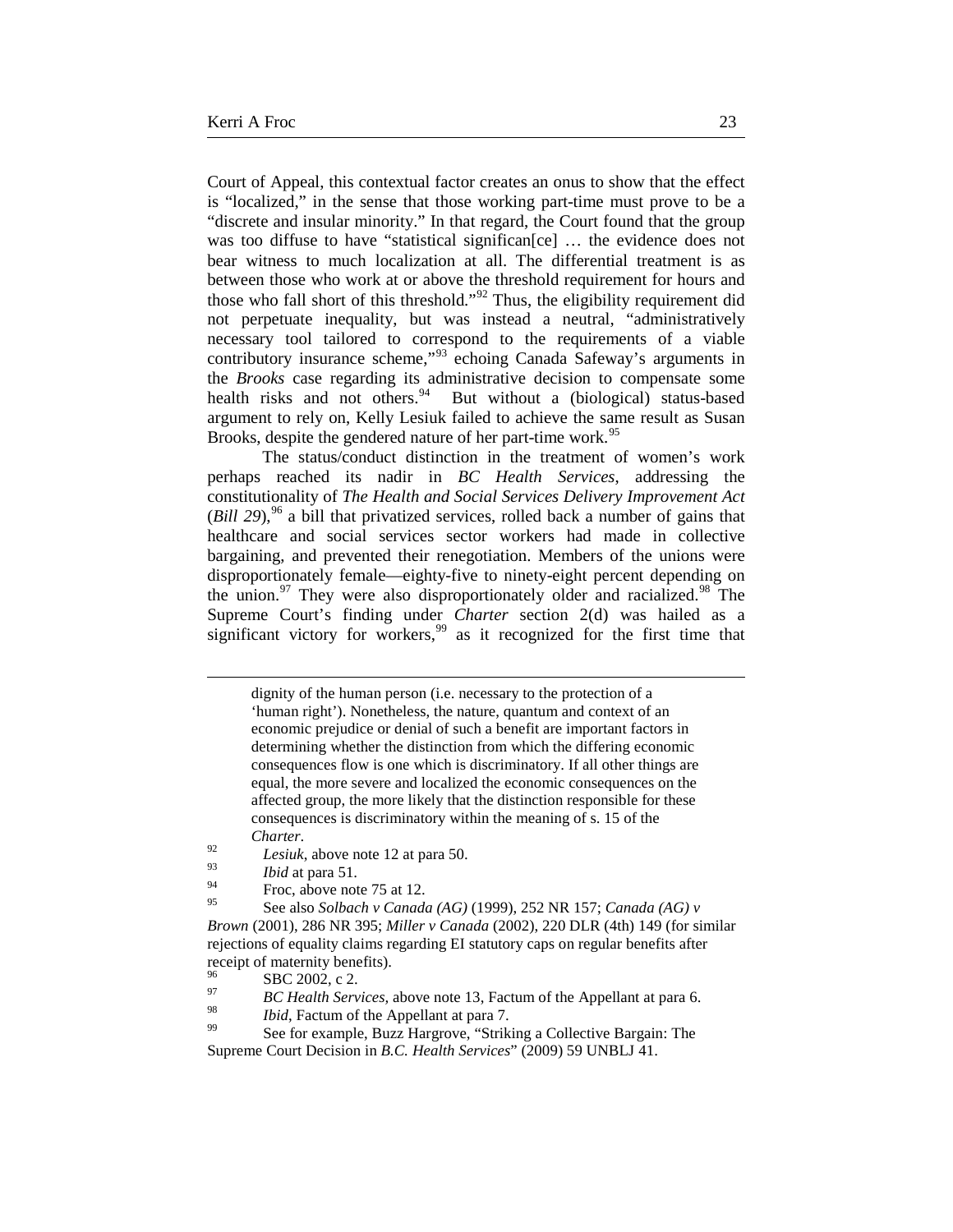"substantial interference"<sup>[100](#page-23-0)</sup> with collective bargaining constitutes a violation of freedom of association. *Bill 29* met this threshold in that many of its provisions, such as those affecting seniority rights and contracting out, were "of central importance to the unions and their ability to carry on collective bargaining" and the government, by interfering with them, "disregarded the fundamental s. 2(d) obligation to preserve the processes of good faith negotiation and consultation with unions."[101](#page-23-1)

The Appellant unions had also argued that the legislation discriminated against women, contrary to section 15(1). They argued that the provisions had the objective of turning back pay equity gains made by the unions. There was also some evidence that this sector was targeted because pay equity had resulted in higher wages for public sector employees than workers in the private sector and other jurisdictions. Thus, they maintained that the targeting of these workers as having "excessive" wages and benefits was based on the devaluation of women's work and women as workers, sending a clear message that it was not important to respect their contractual entitlements, thereby perpetuating disadvantage and stereotyping and affecting their human dignity.[102](#page-23-2) The Court found that the legislation did not violate section 15(1) in a few scant paragraphs, indicating that the differential, adverse effects related "essentially to the type of work they do, and not to the persons they are,"[103](#page-23-3) and was not based on stereotyping. The exact use of Hogg's terminology from his passage on analogous grounds is perhaps the clearest example of the reliance on the status/conduct distinction in relation to women's work under section  $15(1).^{104}$  $15(1).^{104}$  $15(1).^{104}$ 

<span id="page-23-1"></span><span id="page-23-0"></span><sup>&</sup>lt;sup>100</sup> *BC Health Services*, above note 13 at para 129.<br>
<sup>101</sup> *Ibid* at paras 132 and 134.<br> *Ibid*, Factum of the Appellant at paras 129, 142-50, 162-68.<br> *Ibid* at para 165.<br>
Contra *Newfoundland (Treasury Board) v NAPE* 

<span id="page-23-3"></span><span id="page-23-2"></span>

<span id="page-23-4"></span>this case, the Court seems to superficially avoid the status/conduct distinction. It found that the legislative deferral of a pay equity increase and the extinguishment of arrears were discriminatory, as it could reasonably be taken by the women, already underpaid, as confirmation that their work was valued less highly than the work of those in maledominated jobs. This "perpetuated and reinforced the idea that women could be paid less for no reason other than the fact they are women" (at para 46). The section 1 justification of the government's decision on the basis of an economic crisis, with little evidence of either the crisis or that other options were considered (such as delaying payment of arrears rather than extinguishing them), is itself a gendered devaluation of women's work. Therefore, the potential transformative impact of this element of the constitutional analysis is extremely attenuated, and later completely eradicated by *BC Health Services* dictum. See Patricia Hughes, "NAPE: Women as Sacrificial Lambs" (2002) 11 CLELJ 383 (examining the lack of evidence of a fiscal crisis and other options available to the Newfoundland and Labrador government), and Judy Fudge, "Conceptualizing Collective Bargaining under the *Charter*: The Enduring Problem of Substantive Equality" (2008) 42 SCLR (2d) 213 at 241-43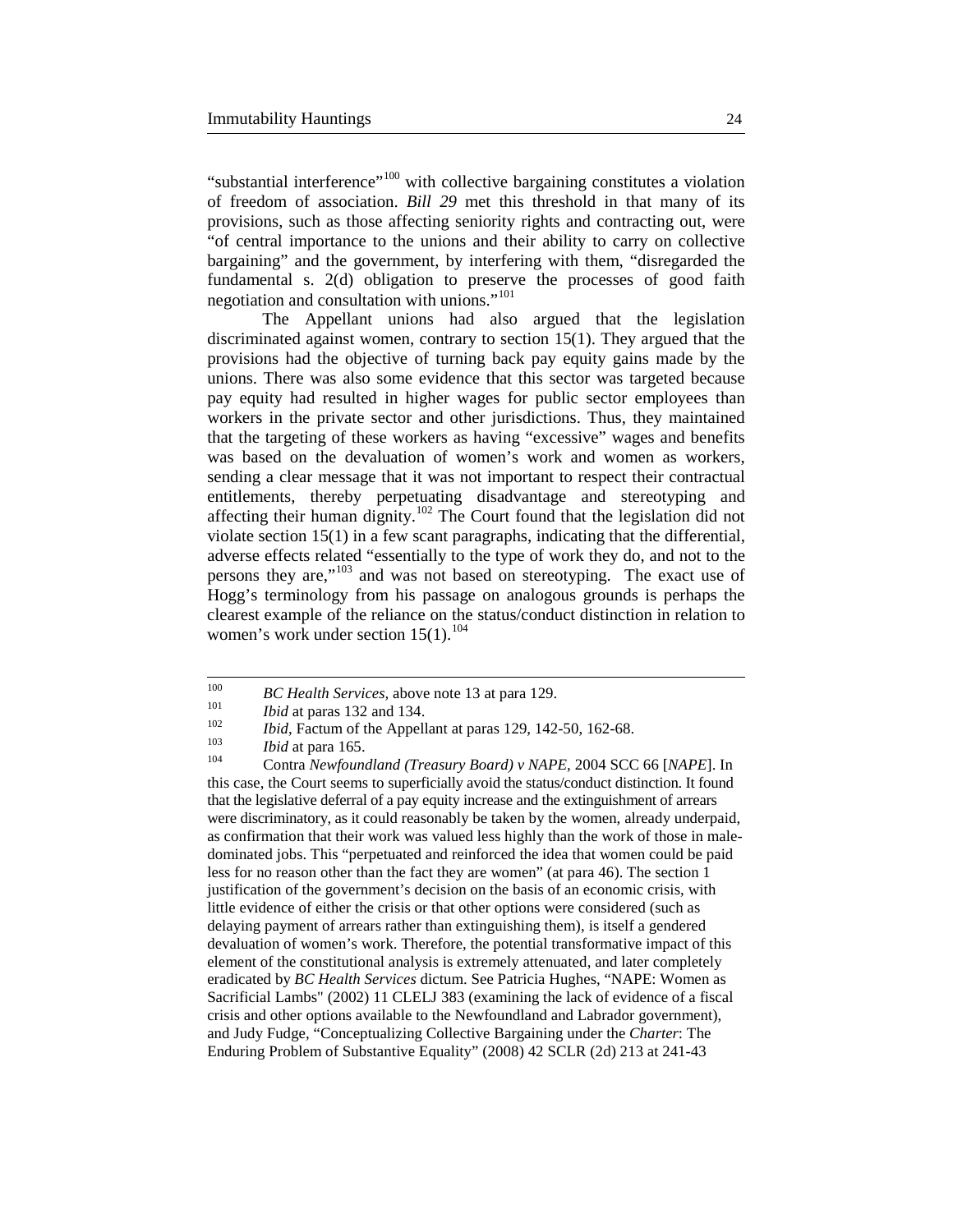The Court's failure to recognize differential treatment of "women's work" as a sex-based distinction or even to gender its section 2(d) analysis bodes trouble for new litigation arising out of measures passed along with the budget in 2009. One of these measures was the *Public Sector Equitable Compensation Act* (*PSECA*), [105](#page-24-0) which applies to federal government workers. For these workers, pay equity complaints are taken out of the *Canadian Human Rights Act*,<sup>[106](#page-24-1)</sup> and "pay equity" is redefined from being concerned with wage discrimination to "equitable compensation" based on market forces. Thus, existing discriminatory pay structures in the private sector are included in this evaluation. "Equitable compensation" is made a matter for collective bargaining, to be negotiated along with the myriad of other collective bargaining issues. It is not treated as a matter of human rights, and can be bargained away. Unions will be fined \$50,000 if they assist any woman to make a complaint about inequitable compensation to the Public Service Labour Relations Board. Thus, women will be left individually to navigate the highly complex comparisons necessary to found an "equitable compensation" case without necessary data about pay rates or job descriptions.<sup>[107](#page-24-2)</sup>

The *PSECA* is being challenged as a violation of freedom of association and equality under *Charter* sections 2(d) and 15; [108](#page-24-3) however, the de-gendered analysis in *BC Health Services* may prove to be a difficult hurdle. It is questionable whether the impact on pay equity will be characterized as being "of central importance to the unions and their ability to carry on collective bargaining,"<sup>[109](#page-24-4)</sup> given the historic devaluation of women's work. Indeed, the *Act* may be seen as enhancing the collective bargaining relationship by making pay equity an element to be negotiated. As formally applying to federal public sector workers, the section 15(1) claim would face the barrier of the reasoning of *BC Health Services,* possibly causing the legislative distinction to be characterized as based on "kind of work" rather than on sex.

#### **C. Fallacy of the conduct/status dichotomy**

As I have discussed above, in adjudicating *Charter* claims concerning women's work, courts have attempted to deny the impact of social relations on identity through analyses that are overdetermined by biology, with outright

 $\overline{a}$ 

<sup>[</sup>Fudge] (regarding the inconsistency between the treatment of women's work in *NAPE* and that in *BC Health Services*).<br>
<sup>105</sup> SC 2009, c 2.<br>
RSC 1985, c H-6.<br>
<sup>107</sup> Public Services Alliance of Canada, "The end of pay equity for women in

<span id="page-24-2"></span><span id="page-24-1"></span><span id="page-24-0"></span>the federal public service" (February 2009), online: PSAC www.psac-afpc.com. <sup>108</sup> *The Professional Institute v Attorney General of Canada*, 2012 ONSC 4764;

<span id="page-24-4"></span><span id="page-24-3"></span>*Gordon et al v Canada (AG)*, Toronto CV-09-377318 (Ont Sup Ct). <sup>109</sup> *BC Health Services,* above note 13 at para 132.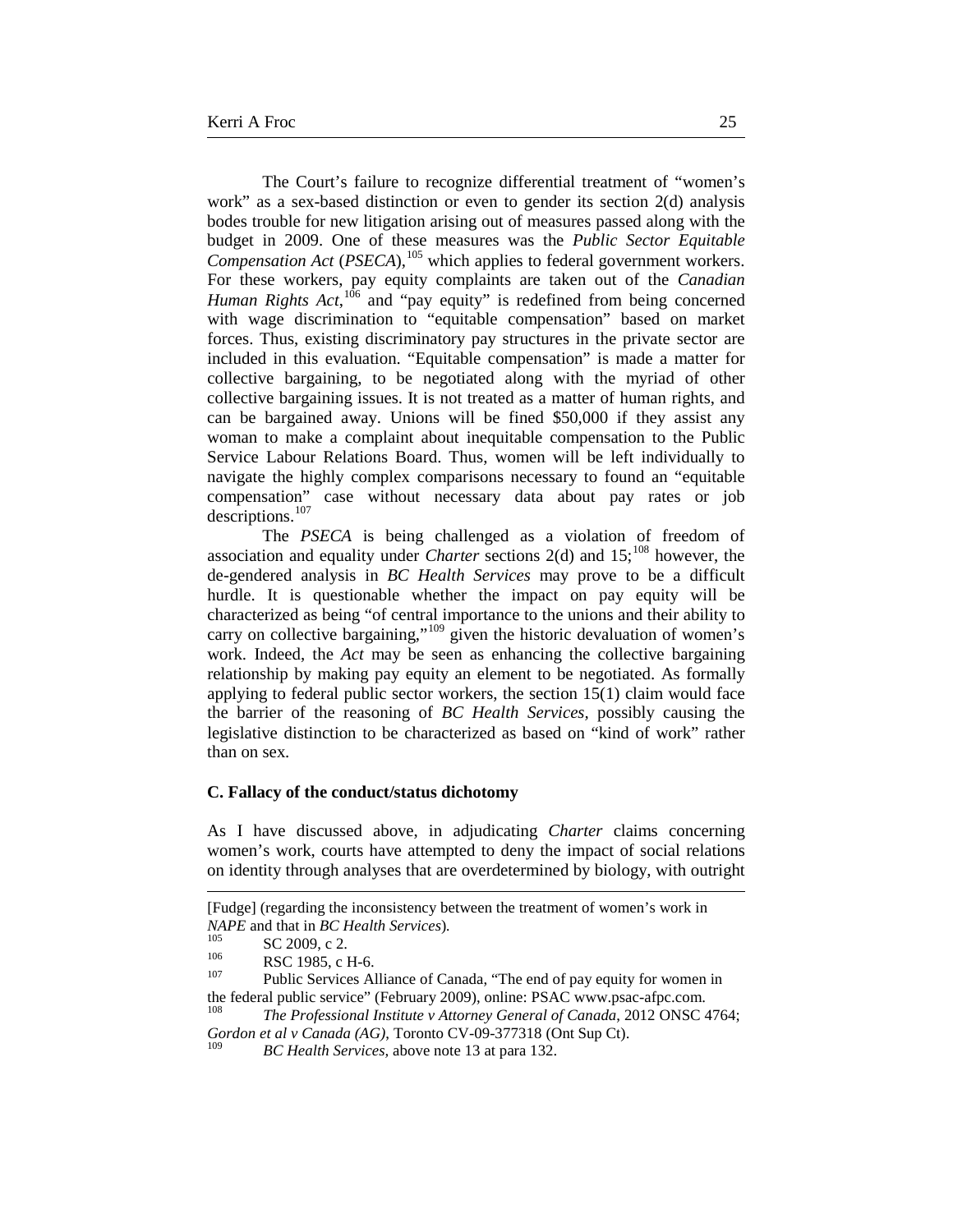rejection of claims that they perceive as based on performative conduct rather than inherent status. However, the status/conduct distinction is highly malleable and "can thus be used even when framing rights, to define what is at stake as proscribable conduct."<sup>[110](#page-25-0)</sup> So, in the context of enumerated and analogous grounds, religion, for example, is considered "constructively immutable" status and poverty/socioeconomic status is considered mutable and conduct driven, despite the fact that there appears to be little empirical justification for treating religious affiliation<sup>[111](#page-25-1)</sup> as less changeable than poverty.[112](#page-25-2) Consequently, in the sex equality context, Kelly Lesiuk is excluded from EI benefits because she needs to spend more time at work, not because the EI system penalizes those who cannot conform to male employment patterns. Those in occupationally segregated workplaces, like health care or social services, who see their pay equity gains eroded through legislative action, have 'work issues', not inequality. Decided differently, these cases would have resulted in enhanced recognition of the *Charter*'s role

<span id="page-25-1"></span><span id="page-25-0"></span><sup>110</sup> Meier, above note 18 at 156.<br><sup>111</sup> The Pew Forum on Religion in Public Life, *Faith in Flux: Changes in Religious Affiliation in the U.S.* (Washington: Pew Research Center, 2009). In the US, this recent statistical report has shown that 44 percent of Americans will change their religious affiliation at least once in their lives, and many more than once. There do not appear to be similar statistics compiled for Canada, and there are admittedly differences in religiosity between the two countries. See David Rayside & Clyde Wilcox "The Difference that a Border Makes: The Political Intersection of Sexuality and Religion in Canada and the United States " in David Rayside & Clyde Wilcox, eds, *Faith, Politics, and Sexual Diversity in Canada and the United States* (Vancouver: UBC Press, 2011) 3 at 11 (showing that in comparing Canada to the US, there are less evangelical Protestants and more Catholics in Canada, half as many Canadians as Americans that consider religion as important, and church attendance is half as prevalent in Canada than in the US). However, none of these differences necessarily suggest more stability in Canadian religious affiliation over time. Arguably, diversity of religious affiliations and practices amongst residents in two closely connected countries *itself* may illuminate the mutability of religion as dependent on a whole host of social circumstances shaping one's beliefs, including the political culture of the country in which one lives, rather than an inherent status.<br> $\frac{112}{112}$  Boss Finnia & Arthur Susattmen, "Boyarty dynamics: empirical sydence for Ross Finnie & Arthur Sweetman, "Poverty dynamics: empirical evidence for Canada" (May 2003) 36:2 Canadian Journal of Economics 291 at 322, 316 and 323 (finding "[t]he always poor make up 40% of the low-income population in any given year and this rises to 75% if those poor four years out of five are also included." Further, they found that "past low-income status also has a strong predictive impact on current low-income status" and "increases substantially" with the number of years

<span id="page-25-2"></span>previously spent poor. Even one year spent in poverty in the past five has a dramatic effect on the likelihood that one is currently poor). Miles Corak, "Do Poor Children Become Poor Adults? Lessons from a Cross-Country Comparison of Generational Earnings Mobility" in John Creedy & Guyonne Kalb, eds, *Dynamics of Inequality and Poverty* (Oxford: Elsevier Ltd., 2006) 143 at 144 (finding one-third of low income Canadian children do not escape low income in adulthood).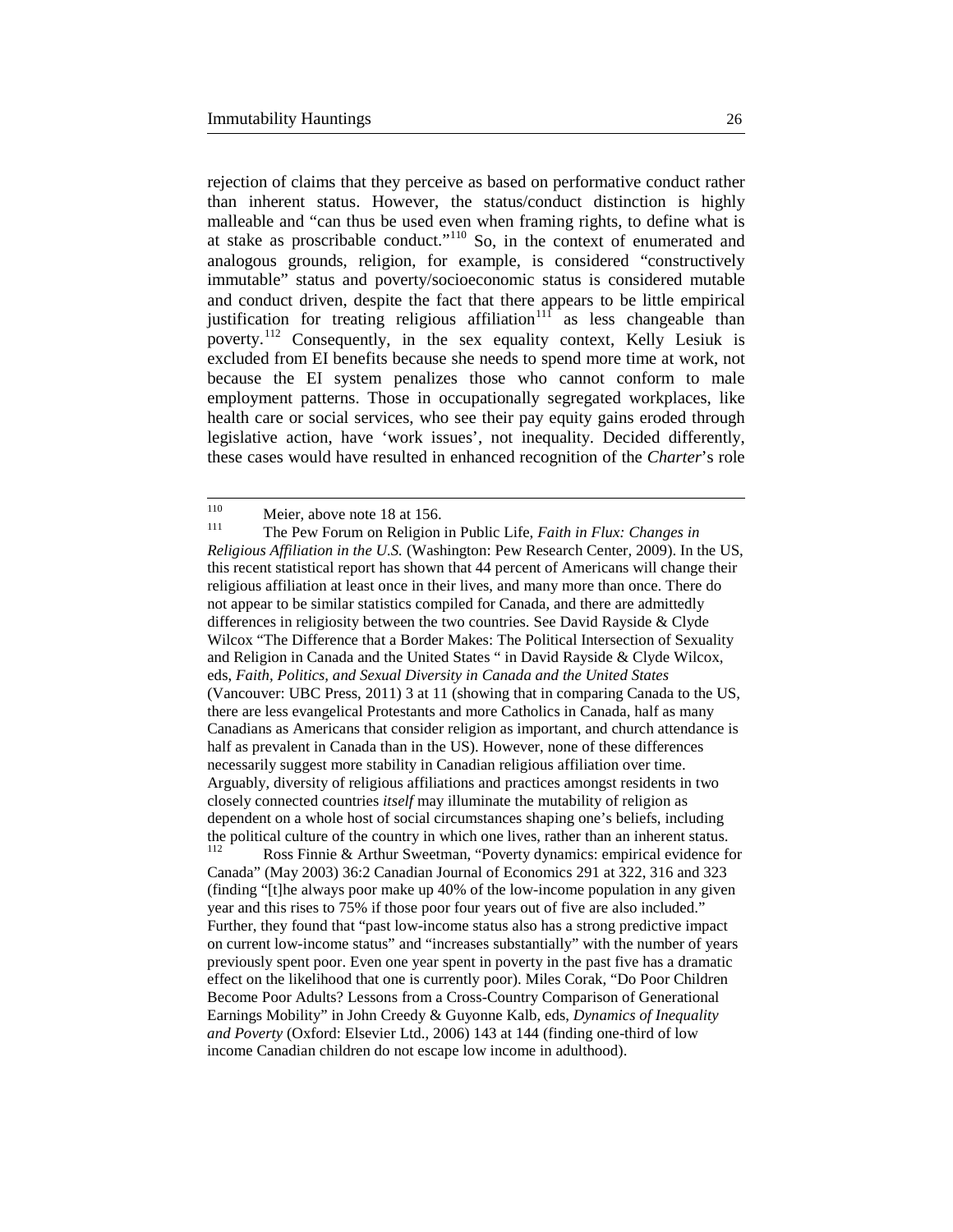in remedying socioeconomic injustices, a factor haunting the courts' deliberations.

As Martha McCarthy and Joanna Radbord crisply stated in relation to Canadian equality law,

> Substantive equality demands a recognition that so-called 'essential biological differences,' like sex and race, are socially constructed, not 'natural,' and are historically and culturally specific, not universal. The discourses that create 'sex' are a major structural support for patriarchy and heterosexism; those that create 'race' buttress racism. Accordingly, the language of 'biological realities' is not descriptive, but prescriptive; it enforces relations of inequality … In other words, 'biological realities' are socially constructed as rationalization for the established power structure, so that what we perceive to be natural and essential differences are in fact historically and culturally rooted ....<sup>[113](#page-26-0)</sup>

Thus, within the very structure of the status/conduct dichotomy is the notion that inequality is grounded in biological and inherent differences (and the solution is to root out "irrational" responses thereto), rather than a more pervasive social process in which the very notion of difference is created and regulated by systems of subordination. It ignores decades of academic scholarship that argues that status and conduct are mutually constitutive  $114$  we cannot apprehend sex difference and sexuality outside of hegemonic cultural frameworks (including patriarchy, capitalism, racism) that give rise to hierarchical constructions of difference as "natural" and "inherent," and

<span id="page-26-0"></span> <sup>113</sup> Martha McCarthy & Joanna Radbord, "Foundations for 15(1): Equality Rights in Canada" (1999) 6 Mich J Gender & L 261 at 280-81.<br><sup>114</sup> Douglas Kropp, "Categorical' Failure: Canada's Equality Jurisprudence –

<span id="page-26-1"></span>Changing Notions of Identity and the Legal Subject" (1997) Queen's LJ 201 at 203. The author makes a similar argument in the Canadian context that the enumerated and analogous grounds framework, with its focus on immutable personal characteristics, is based on an "antiquated notion of the self that is traceable to eighteen-century 'Enlightenment' thought." He argues that a categorical analysis based on grounds relies on the fallacy of stable identity binaries to determine who falls within the scope of a category, resisting the notion that the binaries are actually dependent on one another for meaning and that "people seldom experience themselves to be fully in or fully out of any particular category"(at 218). The result is a focus on whether a claimant can conform to dominant understandings of what "difference" represented by a particular ground "looks like" and complex experiences of subordination failing to be recognized. Instead, much like L'Heureux-Dubé J advocated in *Egan,* above note 8, Kropp's approach would be focussed on discrimination, rather than on attaching experiences of subordination to grounds, and "would explore the social construction of [group] identities as well as their relation to background norms" (at 228).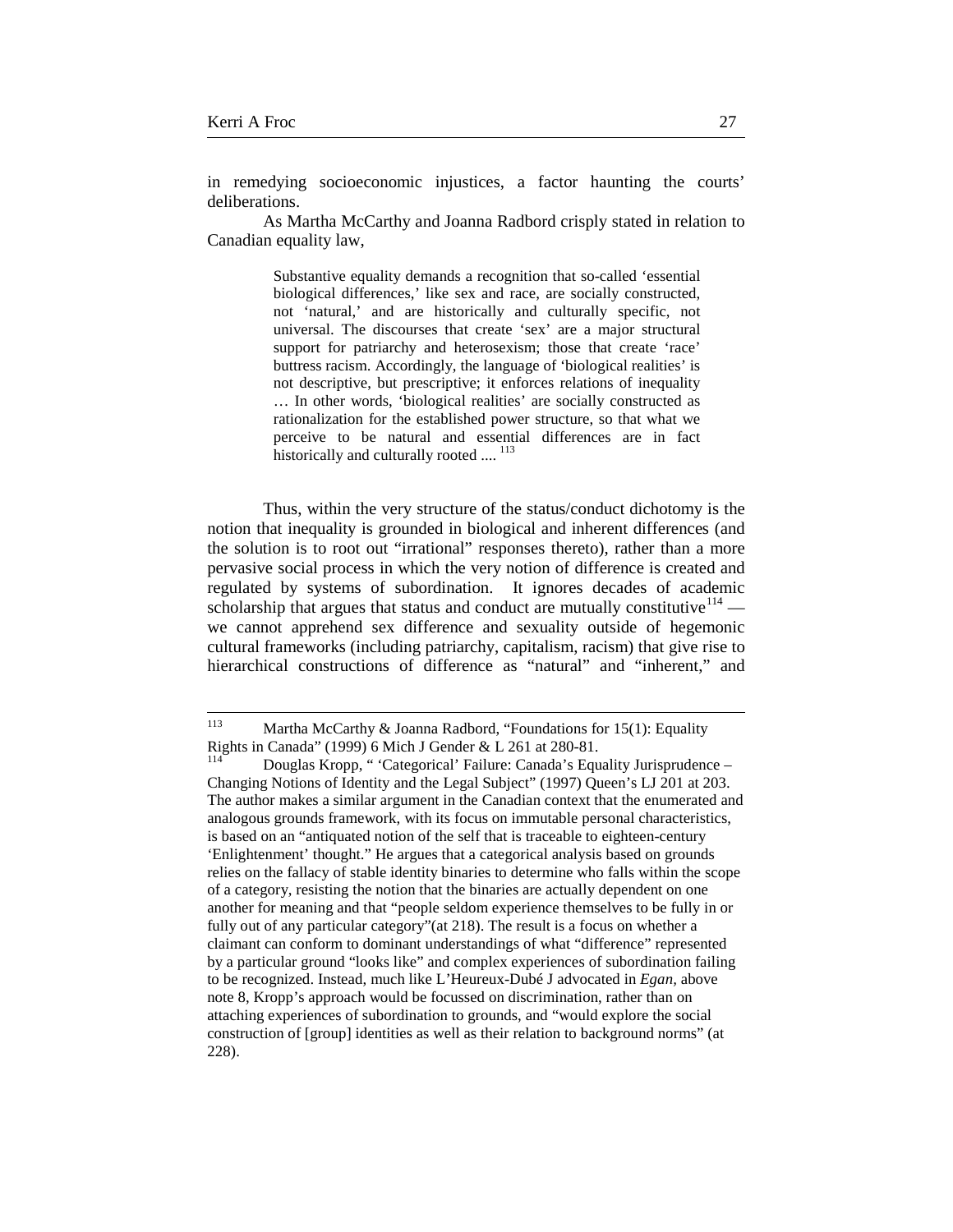further, in navigating these coercive structures, they regulate our behaviour as we adhere to or resist prescribed identities.

In feminist theory, the concept of gender "gradually came to be understood as referring to the historically specific, socially constructed, subject positions, relationships, and language codes by which biological sex differences are rendered materially, culturally, psychologically, and socially significant."<sup>[115](#page-27-0)</sup> With the recognition of gender as socially constructed came a further recognition that sex could not exist outside this framework, with theorists like Judith Butler maintaining that sex difference is always being observed, perceived, and regulated in a social milieu. In fact, sex/gender are fused, with gender "performatively produced and compelled by the regulatory practices of gender coherence."<sup>[116](#page-27-1)</sup> Thus, despite the fact that gender is constantly being performed, it is not negotiated by individual women completely "free form"—there are coercive normative systems based on socially constructed notions of biological sex difference within which performances of gender are confined. In other words, "conduct creates status; that is, conduct defines who one is in the real world."<sup>[117](#page-27-2)</sup>

Butler's work is supported by other feminist theorists who note the importance of keeping gendered regulation by institutional structures at the forefront of the analysis. To maintain this focus, Iris Marion Young indicates that she prefers to theorize "gender as an attribute of social structures more than of persons,"[118](#page-27-3) and that these gender structures operate to constrain and direct one's decisions about the extent to which to conform or transgress their conventions. She identifies the sexual division of labour as one "axis" of gender structures along with normative heterosexuality and gendered hierarchies of power.

Meg Luxton recounts how feminist political economy evolved from socialist feminist theory in the 1970s, initially bringing to light how the sexual

<span id="page-27-0"></span> <sup>115</sup> Meg Luxton, "Feminist Political Economy and Social Reproduction" in Kate Bezanson & Meg Luxton, eds, *Social Reproduction: Feminist Political Economy Challenges Neo-Liberalism* (Montreal: McGill-Queen's University Press, 2006) 11 at 30 [Luxton].<br>
<sup>116</sup> Luxton<sup>16</sup> Luxton *Luxton Candar Travible* (Navy Yark: Baydete 1000) at 24.8.25 The

<span id="page-27-1"></span>Judith Butler, *Gender Trouble* (New York: Routledge, 1990) at 24 & 25. The author also addresses inherent constrains on sex/gender despite its social construction: [t]his is not to say that any and all gendered possibilities are open, but that the boundaries of analysis suggest the limits of a discursively conditioned experience. These limits are always set within the terms of a hegemonic cultural discourse predicated on binary structures that appear as the language of universal rationality. Constraint is thus built into what that language constitutes as the imaginable domain of gender (at 12).<br>117 Meier, above note 18 at 180.<br>118 Iris Marion Young, "Lived Body vs. Gender: Reflections on Social Structure

<span id="page-27-2"></span>

<span id="page-27-3"></span>and Subjectivity" in Iris Marion Young, *On Female Body Experience: "Throwing Like a Girl" and Other Essays* (New York: Oxford University Press, 2005) at 22.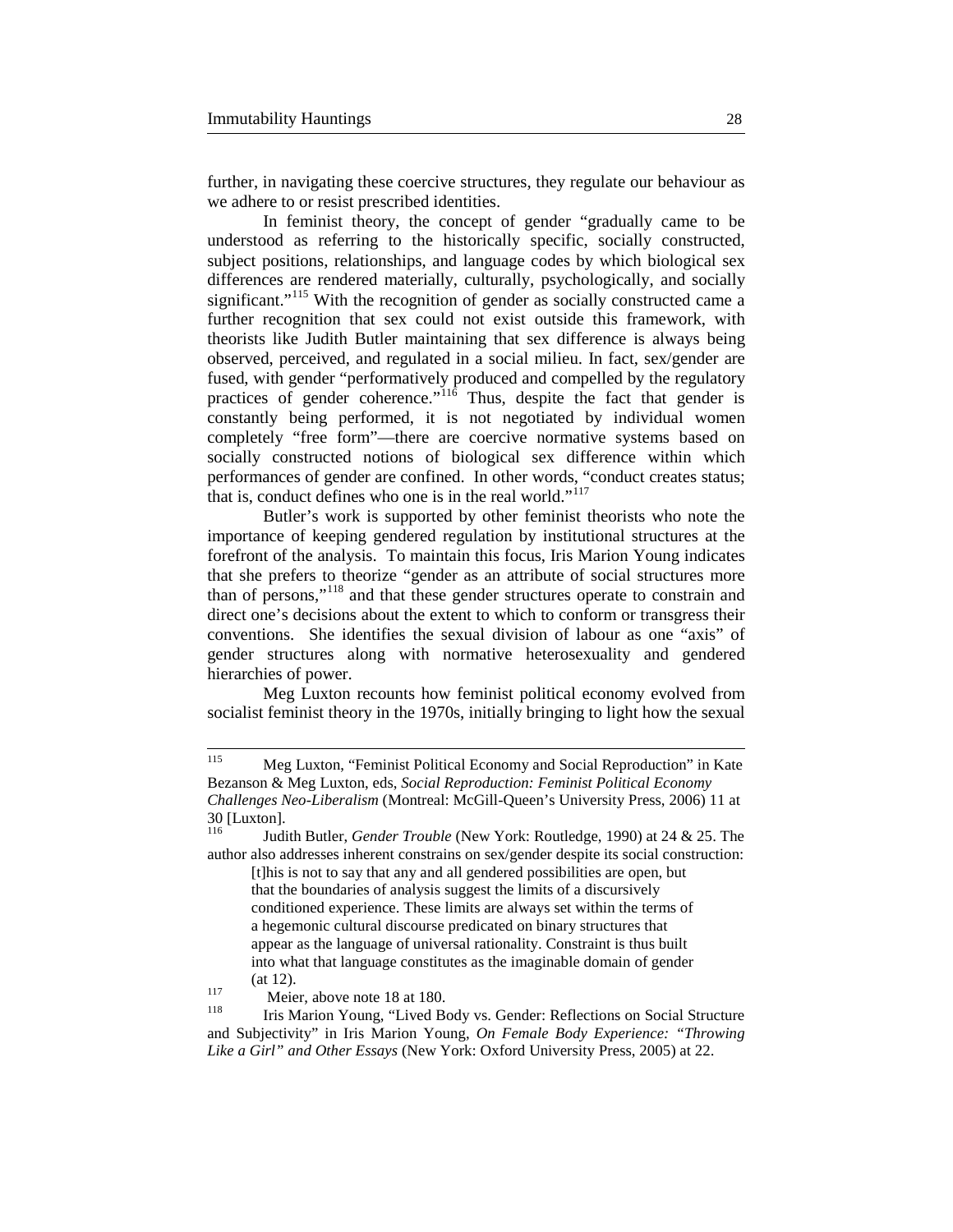division of labour and women's reproductive work served the needs of capitalism, and then moving to a contemporary recognition of "social reproduction as a way of conceiving how states, markets, and households all interact in the daily and generational reproduction of an international labour force" as "interdependent processes of production and consumption" of paid and unpaid labour. <sup>[119](#page-28-0)</sup> These processes constitute sex/gender, race, and geopolitical relations of privilege and subordination between the global north and the global south, among others. Sexual divisions of labour, with "feminized" work associated with domestic caregiving carried out in private—socially devalued and unpaid or underpaid—correspond to and reinforce various gendered dichotomies.[120](#page-28-1) Law is intimately involved in these relations.[121](#page-28-2) For instance, governmental decisions to privatize or to refrain from implementing public programs for family care implicitly rely on the notion that women's unpaid labour is available as a replacement, "exacerbat[ing] the sexual division of labour by shifting more work to women while asserting this is merely a side effect of individual choice."<sup>[122](#page-28-3)</sup> Fudge and Cossman argue that "law plays a central role in the project of privatization, $\frac{1}{2}$ <sup>[123](#page-28-4)</sup> inscribing women's labour as extraneous to the state and the market in a myriad of ways (not only in equality law, labour law, and family law) and, therefore, as both invaluable (as a "labour of love") and without (much) value.

… [t]he civil law, as well as nature herself, has always recognized a wide difference in the respective spheres and destinies of man and woman. Man is, or should be, woman's protector and defender. The natural and proper timidity and delicacy which belongs to the female sex evidently unfits it for many of the occupations of civil life. The constitution of the family organization, which is founded in the divine ordinance as well as in the nature of things, indicates the domestic sphere as that which properly belongs to the domain and

<span id="page-28-3"></span>functions of womanhood).<br><sup>122</sup> Judge Fudge & Brenda Cossman, "Introduction: Privatization, Law, and the Challenge to Feminism" in Judge Fudge & Brenda Cossman, eds, *Privatization, Law, and the Challenge to Feminism* (Toronto: University of Toronto Press, 2002) 1 at 29-  $30.123$ 

<span id="page-28-4"></span>*Ibid* at 34. See also Martha McClusky, "Razing the Citizen: Economic Inequality, Gender, and Marriage Tax Reform" in Linda McClain & Joanna Grossman, eds, *Gender Equality: Dimensions of Women's Equal Citizenship*  (Cambridge: Cambridge University Press, 2009) 267 at 269.

<span id="page-28-1"></span><span id="page-28-0"></span><sup>&</sup>lt;sup>119</sup> Luxton, above note 115 at 35.<br><sup>120</sup> Susan Williams, "Feminist Legal Epistemologies" (1993) 8 Berkeley Women's LJ 63 (outlining the various dichotomies of Enlightenment thought, including private/public, emotion/reason, and body/mind, with women and other subordinated groups affiliated with the former in each).

<span id="page-28-2"></span><sup>121</sup> See for example, *Bradwell v Illinois* 16 Wall 130, 141 (1872) (providing one example from the United States Supreme Court of the naturalization of gender inequalities in law: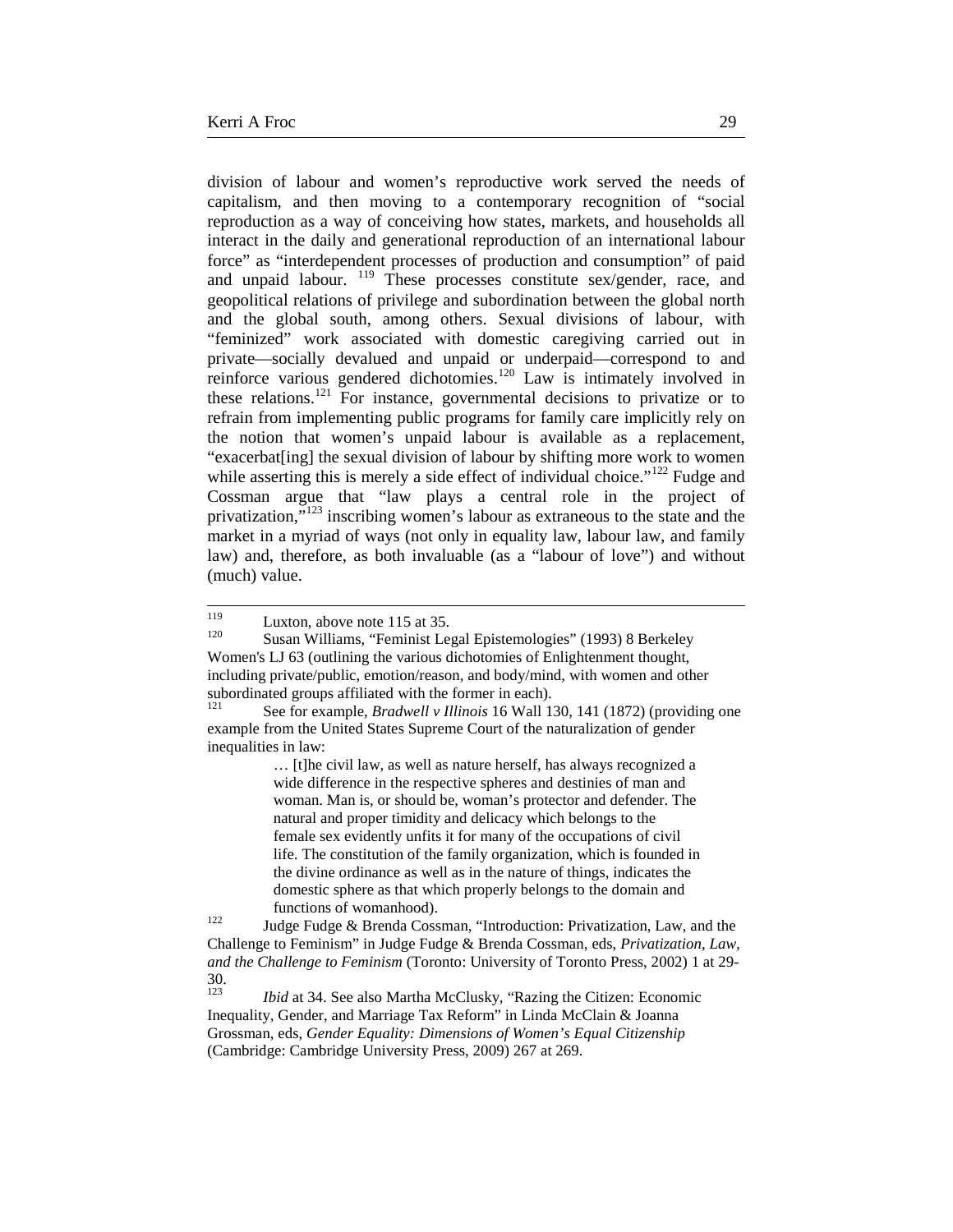Further, in the contemporary Canadian dual income-earning family, the devalued gender role of women as caregivers is stabilized despite the presence of a female income-earner by unequal racial and class divisions and uneven global relations. Female transnational migrant domestic workers are pushed by global disparities and the stringency of domestic immigration laws to leave their own families in the global south and perform private caregiving duties for western families in low paid, poorly regulated employment:

What makes a female employer appear manlike and 'independent' – that is, of family responsibilities – in her own workplace is precisely her dependency on a female worker. Migrant workers are ideally suited to support this labour-market participation, since they can be (made to be) more flexible than citizen-workers … Instead of being transformed, [gender relations in the home and larger society] are merely reproduced with only some changes in the cast.<sup>12</sup>

That the social and legal regulation of women's work is part of the gendering process may be shown by the statistical evidence strongly identifying gender with economic stratification,  $^{125}$  $^{125}$  $^{125}$  as manifested by a gender wage gap, occupational segregation by race and sex,  $126$  and patterns of parttime and other precious forms of employment.<sup>127</sup> As Fudge points out, "Since specific kinds of jobs are readily available to specific types of workers, such workers tend to 'choose' these jobs."<sup>[128](#page-29-4)</sup> Further, "the burden of inequality falls greatest on women workers where poverty, the informal economy, weak employment regulation, racial and disability discrimination and subjection to

11 April 2002) at 14, online: YORKU www.yorku.ca/robarts/projects/lectures

[Vosko, "Rethinking Feminization"] (with respect to racial occupational segregation).

<span id="page-29-4"></span><span id="page-29-3"></span><sup>127</sup> Vosko & Clark, above note 76 at 32-33.<br>
Fudge, above note 104 at 236-37.

<span id="page-29-0"></span> <sup>124</sup> Sedef Arat-Koç, "Whose Social Reproduction? Transnational Motherhood and Feminist Political Economy" in Kate Bezanson & Meg Luxton, eds, *Social Reproduction: Feminist Political Economy Challenges Neo-Liberalism* (Montreal: McGill-Queen's University Press, 2006) 75 at 88-89. See also Judy Fudge, "Global Care Chains, Employment Agencies, and the Conundrum of Jurisdiction: Decent Work for Domestic Workers in Canada" (2011) 23 CJWL 235.

<span id="page-29-2"></span><span id="page-29-1"></span>Gwen Brodsky & Shelagh Day, "Beyond the Social and Economic Rights Debate: Substantive Equality Speaks to Poverty" (2002) 14 CJWL 186 at 190-92. <sup>126</sup> *Women in Canada*, above note 77. The report shows that in 2009, 67 percent of all employed women were working in teaching, nursing, and related health occupations, as well as clerical or other administrative positions or sales and service occupations. Only thirty-one percent of employed men worked in these occupations. As well, 87.1 percent of nurses and health-related therapists, 75.5 percent of clerks and other administrators, 65.9 percent of teachers, and 56.9 percent of sales and service personnel were women. See Leah Vosko, "Rethinking Feminization: Gendered Precariousness in the Canadian Labour Market and the Crisis in Social Reproduction" (Paper delivered at the Robarts Canada Research Chairholders Series,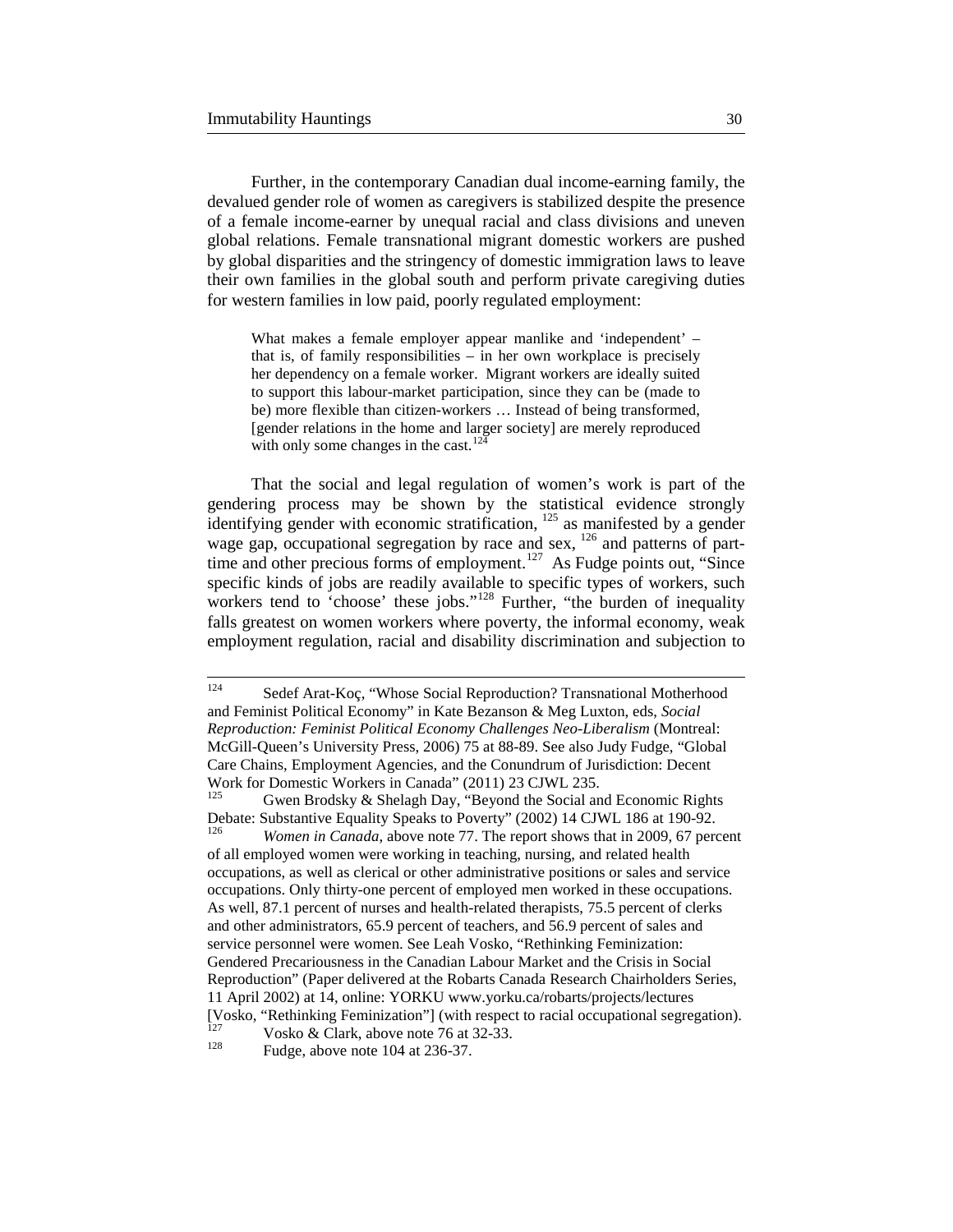gender-based violence are most pronounced."[129](#page-30-0) Women's economic disparity is strongly association with the sexual division of labour and devaluation of women's work, with women performing two-thirds of unpaid household labour and still unable to access affordable child care.<sup>[130](#page-30-1)</sup> With respect to entrepreneurship, women are less likely to be self-employed than men<sup>[131](#page-30-2)</sup> and when they are self-employed, they face discrimination and cannot count on the assistance of their spouse in the business to the same extent as men, nor does their unpaid labour in the home change significantly.<sup>132</sup>

Feminist understandings have exposed law as not only "gendered," in that it "insists on a specific version of gender differentiation," but also as a "gendering strategy," in which "[w]oman/women are brought into being."<sup>[133](#page-30-4)</sup> We saw in *Lesiuk* the trope of a mother working for "pin money," attempting to draw on EI benefits without being securely attached to the workforce, for example. This understanding of gender makes the status/conduct dichotomy incoherent, as gender is not located merely in the conduct of a sexed subject, but also in larger social structures that participate in gendering the subject. Deconstructing the status/conduct binary reveals the law itself as unable to stand "outside" of gender to passively observe and adjudicate.<sup>[134](#page-30-5)</sup>

#### **1) Putting the status/conduct binary to rest**

If we accept the fallacy of the status/conduct distinction, how can we work to eradicate it in Canadian law? The first step is to challenge immutability as a

<span id="page-30-0"></span> <sup>129</sup> Mary Cornish & Fay Faraday, "Using the *Charter* to Redress Gender Discrimination in Employment" (Presentation to the Summer Law Institute for Secondary School Teachers, 31 August 2005) at 2-3, online: OJEN www.ojen.ca.<br><sup>130</sup> Vosko, "Rethinking Feminization," above note 126 at 20.<br>*Women in Canada*, above note 77 (showing 11.9 percent women are self-

<span id="page-30-2"></span><span id="page-30-1"></span>employed, versus 35.5 percent of men).<br><sup>132</sup> Lise Phillips, "Skatabing a Por-

<span id="page-30-3"></span>Lisa Phillips, "Sketching a Portrait of 'Unpaid Market Labour': Statistical Silences and Narrative Noise" (Paper presented at the Gender & Work: Knowledge Production in Practice Conference, York University, 1-2 October 2004), at 37-38, online: Gender & Work Database www.genderwork.ca; Monica Belcourt, Ronald Burke & Hélène Lee-Gosselin, *The Glass Box: Women Business Owners In Canada*  (Ottawa: The Canadian Advisory Council on the Status of Women, 1991) at 39-42. See also Mary Condon, "Limited by Law? Gender, Corporate Law and the Family Firm" in Dorothy E Chunn & Dany Lacombe, eds, above note 58, 181 at 190 & 191 (describing how women's participation in family businesses is governed by the "intractability of traditional familial roles," and that they have little decision-making power despite day-to-day involvement in the business and sometimes formal positions in the corporate governance hierarchy).

<span id="page-30-4"></span><sup>133</sup> Carol Smart, *Law, Crime and Sexuality: Essays in Feminism* (London: SAGE Publications, 1995) at 191 and 193.

<span id="page-30-5"></span><sup>134</sup> See for example, Fudge, above note 104 at 241 (critiquing *BC Health Services:* "the Court's analysis ignores the extent to which labour legislation reflects and reinforces historical patterns of labour market discrimination and segregation").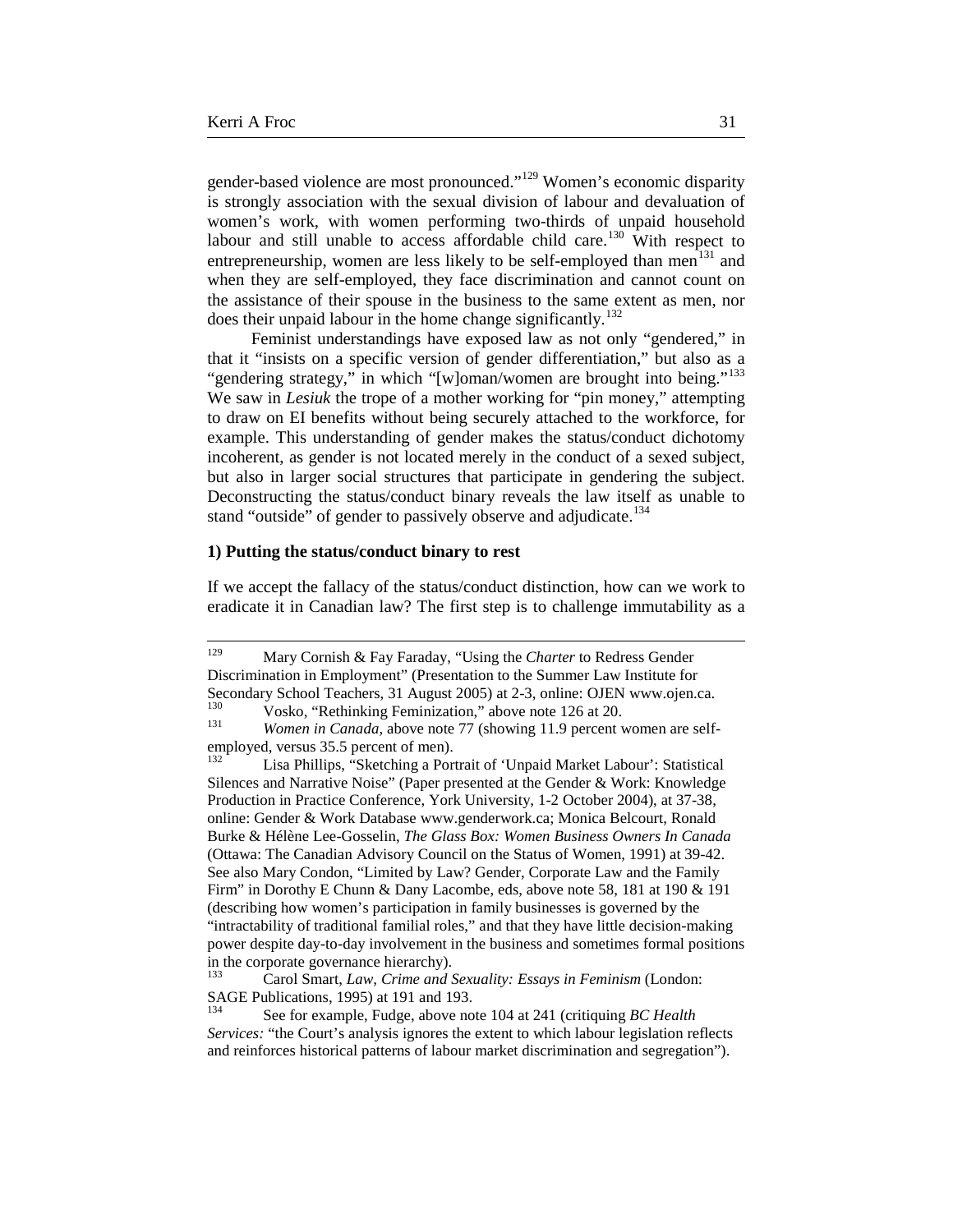critical element in the assessment of analogous grounds. What we know about social constructions of identity reveals the inherent instability of notions of immutability and "constructive immutability" as organizing principles for analogous grounds. The current fusion of immutability with "discrete and insular minority" has calcified into a test that starts by examining all those affected by a law, requiring them to have an identifiable and visible status as a group, bound together by their inherent personal characteristics. This removes the focus from the impact of law on groups that suffer under the same relations of subordination and completely eviscerates adverse-effect discrimination. This is so because systemic discrimination is seldom so efficient that it affects an identifiable subordinated group and only that group.

Work, in particular, has long been accepted as a critical constitutive element of identity, to the extent that one author has maintained that "'jobs create people because they shape individuals' behaviour and self-identification."<sup>[135](#page-31-0)</sup> This has also been a consistent theme running through the Supreme Court's jurisprudence outside the section  $15(1)$  *Charter* context,<sup>[136](#page-31-1)</sup> and in particular, women's contribution to social reproduction has been singled out for its special social significance and its connection to women's subordinated social identity.<sup>137</sup> However, for an equality analysis to properly address gender and work as mutually constitutive, a different framework may be required that does not focus on identity but rather systems of oppression. In a previous article, I discussed the difficulty of courts addressing sexual inequality in isolation from other systems of oppression, resulting in the "perverse result of rights violations going unrecognized and unremediated, the

<span id="page-31-1"></span><span id="page-31-0"></span> <sup>135</sup> Joanna Grossman, "Pregnancy and Social Citizenship" in Linda McClain & Joanna Grossman, eds, *Gender Equality: Dimensions of Women's Equal Citizenship*  (Cambridge: Cambridge University Press, 2009) 233 at 237 (citing Vicki Shultz, "Life's Work" (2001) 100 Columb L Rev 1881 at 1890 and sociological evidence).<br> $^{136}$  See for example *Reference Re Public Service Employee Relations Act* <sup>136</sup> See for example, *Reference Re Public Service Employee Relations Act (Alta)*, [1987] 1 SCR 313 at 368 ("[w]ork is one of the most fundamental aspects in a person's life, providing the individual with a means of financial support and, as importantly, a contributory role in society. A person's employment is *an essential component of his or her sense of identity*, self-worth and emotional well-being" [emphasis added]). See also *Dunmore* SCC*,* above note 42 at para 167 (per L'Heureux-Dubé, concurring); *Delisle v Canada (Deputy AG),* [1999] 2 SCR 989 at para 44.

<span id="page-31-2"></span>See *Brooks*, above note 9 at paras 29 and 40 ("That those who bear children and benefit society as a whole thereby should not be economically or socially disadvantaged seems to bespeak the obvious"); *EI reference*, above note 76 at para 66 ("[a] growing portion of the labour force is made up of women, and women have particular needs that are of concern to society as a whole. An interruption of employment due to maternity can no longer be regarded as a matter of individual responsibility"); *NAPE*, above note 104 at paras 45 and 49 (recognizing that women's jobs are "chronically underpaid" and that "[l]ow pay often denotes low status jobs, exacting a price in dignity as well as dollars"). See also above note 5 and accompanying cases.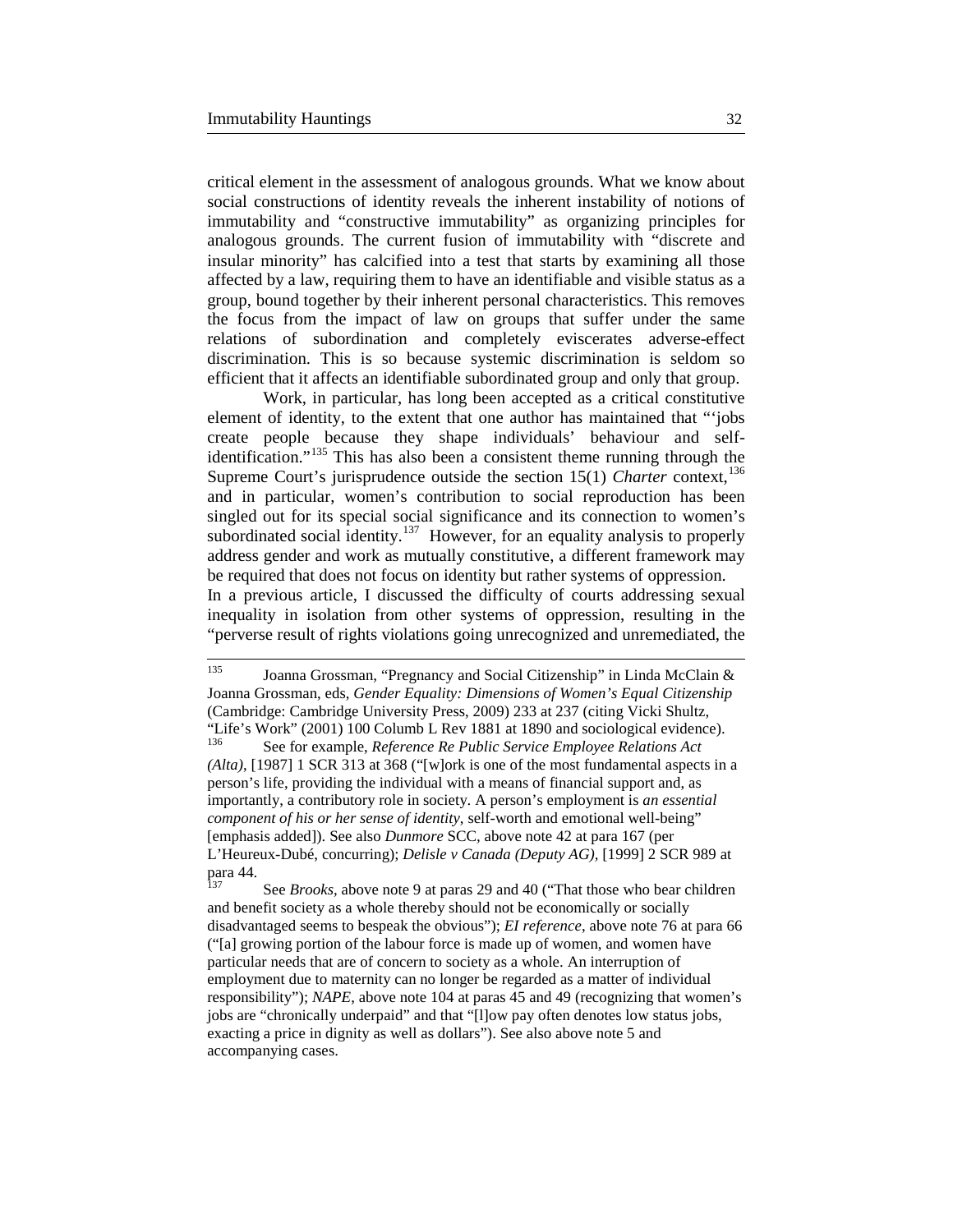more complex and intractable the claimant's oppression."<sup>[138](#page-32-0)</sup> As postintersectionality theory explains, addressing one system of subordination results in the operation of other systems being obscured and, in the absence of critical attention, strengthened. Given gendered and racial patterns of employment and economic disparity, "what one does," whether it be engaging in low-income work<sup>[139](#page-32-1)</sup> or negotiating the intractable social assistance bureaucracy,<sup>[140](#page-32-2)</sup> is critically linked to the operations of patriarchal capitalist white supremacy. Recognizing socioeconomic status as an analogous ground would ensure that discriminatory treatment is not shielded from a searching, contextual analysis under section 15 as a result of the intimate connection between systems of economic domination and other forms of oppression (such as sexism or racism).

Women in particular are affected by economic disparity to a greater extent than men and for reasons highly associated with their gender. Excising these considerations from the equality analysis on the basis that they involve "conduct" is arguably a violation of section 28, which guarantees rights equally to "male and female persons," as this results in substantively unequal access to the section  $15(1)$  right.<sup>[141](#page-32-3)</sup> Similarly, it may be considered a section

<span id="page-32-0"></span><sup>&</sup>lt;sup>138</sup> "Multidimensionality and the Matrix: Identifying Charter Violations in Cases of Complex Subordination" (2010) 25 Can J L & Soc 21 at 24.

<span id="page-32-1"></span>Kearney v Bramalea Ltd (No 2) (1998), 34 CHRR D/1 (Ont Bd Inq), aff'd *Shelter Corp v Ontario (Human Rights Comm)* (2001), 39 CHRRD/111 (Ont Sup Ct) (one of the few cases having already made this connection in the human rights context. The Board recognized the use of minimum income criteria as a screening mechanism for apartment rentals constituted systemic discrimination on the basis of sex, family status, marital status, race, and citizenship. This was based on exhaustive statistical evidence regarding the incidence of low incomes amongst equality seeking groups identified by these characteristics).

<span id="page-32-3"></span><span id="page-32-2"></span><sup>&</sup>lt;sup>140</sup> *Falkiner*, above note 6; *Sparks*, above note 39.<br><sup>141</sup> As I maintained in my unpublished paper, "Will 'Watertight Compartments' Sink Women's Charter Rights? The Need for a New Theoretical Approach to Women's Multiple Rights Claims under the Canadian Charter of Rights and Freedoms," complex violations of rights require different analytic tools to reveal them, the same way as intersectional identities require different analyses of discrimination which recognize, for example, that racism and sexism is experienced by black women differently than racism is experienced by black men and sexism is experienced by white women (LLM Thesis, Faculty of Law, University of Ottawa, 2008). Women's lack of equal access to section 15(1) may be seen, in part, by virtue of the fact that they have never had a successful sex discrimination case at the Supreme Court of Canada, with several of their cases raising issues of economic injustice. See for example, *Gosselin,* above note 8; *Hodge v Canada (Minister of Human Resources Development),* 2004 SCC 65; *Nova Scotia (AG) v Walsh,* 2002 SCC 83. Further, Bruce Ryder and Taufiq Hashmani show that many cases raising these issues have been turned down for leave to appeal. See "Managing Charter Equality Rights: The Supreme Court of Canada's Dispositions of Leave to Appeal Applications in Section 15 Cases, 1989-2010" (2010) SCLR (2d) 505 (especially their